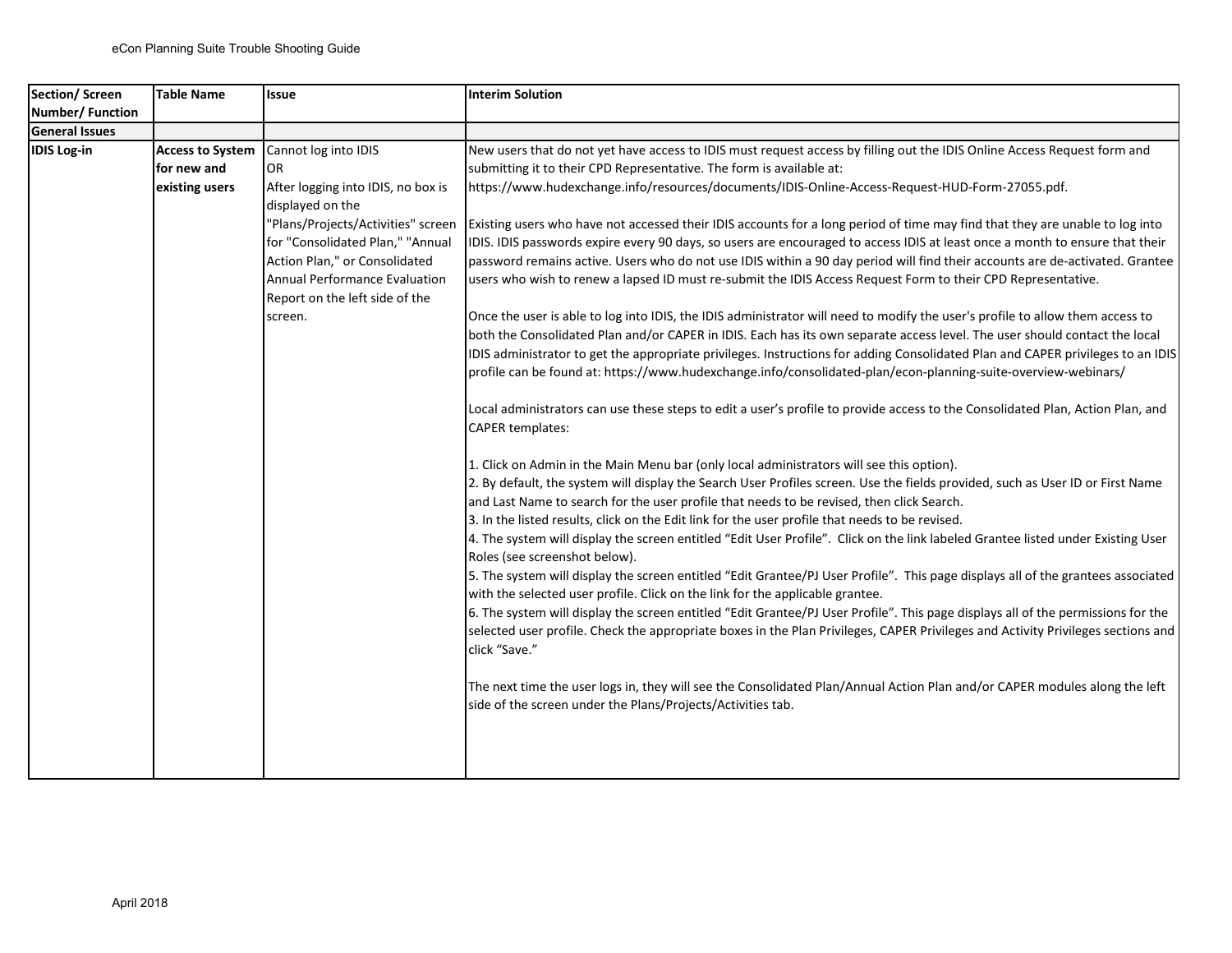| <b>Error Msg When</b>     | <b>Throughout</b>     | An error message sometimes          | There are some known issues with the Reports and Print Widgets within the CPD Maps system that HUD is working to fix.          |
|---------------------------|-----------------------|-------------------------------------|--------------------------------------------------------------------------------------------------------------------------------|
| Adding a Map              |                       | appears when attmepting to          | Please view the announcement at the following link, sent to the HUD Exchange Mailing List, which also includes insturction     |
|                           |                       | add/print a map from CPD Maps       | for downloading a pdf of CPD Maps: http://us5.campaign-                                                                        |
|                           |                       | in the Consolidated Plan, Annual    | archive1.com/?u=87d7c8afc03ba69ee70d865b9&id=42ec6695d3&e=ff9b502004                                                           |
|                           |                       | Action Plan or CAPER Template.      |                                                                                                                                |
| <b>Importing Maps</b>     | <b>Throughout</b>     | When two maps with the same         | Use different names when adding multiple maps at the same insertion point.                                                     |
| <b>with Similar Names</b> |                       | name are added at the same          |                                                                                                                                |
|                           |                       | insertion point, the first map is   |                                                                                                                                |
|                           |                       | lost.                               |                                                                                                                                |
| Tables not Pre-           | <b>Throughout</b>     | When downloading Con Plan data      | While many of the data tables within the template are populated with default data, there are some instances in which the       |
| populated                 |                       | from IDIS, some fields that looked  | grantee will need to add data or augment the default data with additional data from local or alternate sources.                |
| OR]                       |                       | as if they should have been         |                                                                                                                                |
| pre-populated data        |                       | populated were left blank.          | To see which tables are auto-populated in the template, review the eCon Planning Suite Desk Guide that identifies each table   |
| lis incorrect             |                       |                                     | and indicates whether or not it has default data (and the source of the data) or if the grantee needs to complete the table.   |
|                           |                       |                                     | Grantees are not required to use default data that is prepopulated in the template, and may add an alternate data source. In   |
|                           |                       |                                     | order to edit the default data, the grantee must first create a citation for the local/alternate data. Grantees must use AD-35 |
|                           |                       |                                     | Grantee Survey Data Documentation to create a citation for surveys that will serve as an alternate data source for the plan.   |
|                           |                       |                                     |                                                                                                                                |
|                           |                       |                                     | Currently, grantees are unable to delete alternate data sources from IDIS. You can opt not to include them in your             |
|                           |                       |                                     | Consolidated Plan (and the associated appendix), by checking the "Do Not Include in Plan" radio box on the AD-25 screen.       |
|                           |                       |                                     | This will remove that specific data source from the Appendix.                                                                  |
|                           |                       |                                     |                                                                                                                                |
| <b>Correcting Data</b>    | <b>Alternate Data</b> | How to Add Alternate Data           | After clicking on "Alternate Data", in screen AD-30, choose "Add Survey Data Source", name the source to match the source      |
| <b>Issues</b>             |                       |                                     | in the table where data is being corrected and enter the words data correction from (source name)" in the response text box    |
|                           |                       |                                     | for the first question. Click "Save and Return" to return to the AD-30 screen. Check the box in the "Select" column next to    |
|                           |                       |                                     | the source that was just added, and click the "Select" button to return to the template. The data fields will now be           |
|                           |                       |                                     | modifiable. This correction source can be used again when corrections are made in other tables from the same data source.      |
|                           |                       |                                     |                                                                                                                                |
| Inserted Tables in        | <b>Throughout</b>     | Data can only be entered one cell   | Enter data one cell at a time in inserted tables. Tables can also be saved as .jpg documents and uploaded to the plan that     |
| <b>IDIS</b>               |                       | at a time in inserted tables        | way.                                                                                                                           |
| <b>Formatted Text in</b>  | Throughout            | The system produces an error        | If the table the user wishes to insert into the Con Plan has formatting, it should be saved as a JPEG and inserted as an image |
| <b>Inserted Tables</b>    |                       | message when the user enters        | rather than inserting a table.                                                                                                 |
|                           |                       | formatted text in an inserted table |                                                                                                                                |
|                           |                       |                                     |                                                                                                                                |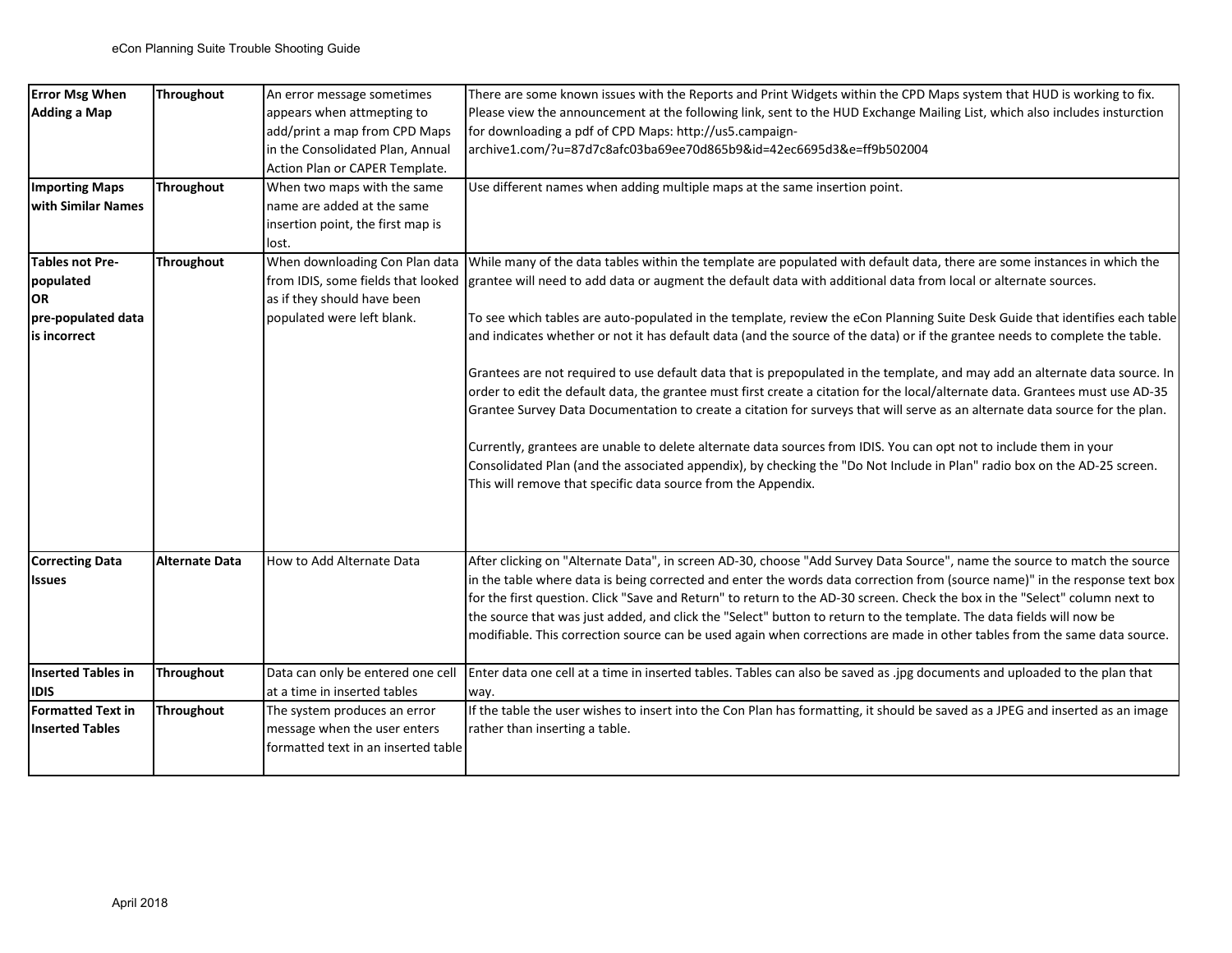| <b>Exceeding 4000</b>      | Throughout | The system produces an error                                                                                     | The error message usually occurs when grantees enter text into the narrative that exceeds the character limit. Please note                                                                                                                                                                                                                                                                                                                                                                                                                                                   |
|----------------------------|------------|------------------------------------------------------------------------------------------------------------------|------------------------------------------------------------------------------------------------------------------------------------------------------------------------------------------------------------------------------------------------------------------------------------------------------------------------------------------------------------------------------------------------------------------------------------------------------------------------------------------------------------------------------------------------------------------------------|
| <b>Character Limit Msg</b> |            | message indicating that the                                                                                      | that the limit on the number of characters per narrative box is 4,000 which includes white spaces, formatting marks such as                                                                                                                                                                                                                                                                                                                                                                                                                                                  |
|                            |            | response in the narrative box can                                                                                | new paragraphs, and other hidden characters. If you believe you have entered less than 4,000 characters, please remember                                                                                                                                                                                                                                                                                                                                                                                                                                                     |
|                            |            | be no more than 4000 characters,                                                                                 | that formatting (e.g. bold, italics, bullet points) adds extra characters that are not visible. Thus, make sure to remove any                                                                                                                                                                                                                                                                                                                                                                                                                                                |
|                            |            | but the user does not think that                                                                                 | formatting from your text.                                                                                                                                                                                                                                                                                                                                                                                                                                                                                                                                                   |
|                            |            | more than 4000 characters have                                                                                   |                                                                                                                                                                                                                                                                                                                                                                                                                                                                                                                                                                              |
|                            |            | been entered.                                                                                                    | If you were copying text from an external MS Word document into the on-screen text box, please be sure to use the "Paste-<br>from-Word" control button above the on-screen text box. This button removes any extraneous non-display characters that                                                                                                                                                                                                                                                                                                                          |
|                            |            |                                                                                                                  | may cause you to exceed the character limit. This process is discussed in the eCon Planning Suite Desk Guide, beginning on<br>page 18. The most recent version of the Desk Guide is available online at:                                                                                                                                                                                                                                                                                                                                                                     |
|                            |            |                                                                                                                  | https://www.hudexchange.info/resource/2641/econ-planning-suite-desk-guide-idis-conplan-action-plan-caper-per/                                                                                                                                                                                                                                                                                                                                                                                                                                                                |
|                            |            |                                                                                                                  | If you determine that the narrative required for a particular response exceeds 4,000 characters, you may add additional<br>content to support the baseline information, such as text boxes and tables (see Desk Guide, p. 15).                                                                                                                                                                                                                                                                                                                                               |
|                            |            |                                                                                                                  | Also, please make sure that your Internet options are set to delete "temporary files" and "cookies" because sometimes this<br>can generate an error message. If an error message is received when trying to 'Save' a screen, confirm that 'Internet<br>Options' are configured to delete 'Temporary Files' and 'Cookies' from your web browser's cache. Internet Options can be<br>accessed from the browser 'Tools' menu. To do this, follow the steps below:                                                                                                               |
|                            |            |                                                                                                                  | 1. Logout of IDIS.<br>2. Open the "Internet Options" menu:<br>3. In Internet Explorer, click "Tools"<br>4. In the Browsing History section of the General tab click "Delete"<br>5. Verify that browser is set to delete Temporary Files and Cookies whenever the browser is closed by ensuring the following<br>are checked:<br>1. "Temporary Internet and website files" and<br>2. "Cookies and website data"<br>6. Click "Delete" at the bottom of the "Delete Browsing History" window.<br>7. Close all browser windows<br>8. Open a new browser window and login to IDIS |
| Deleting a Plan            | N/A        | The system does not allow users<br>to delete a draft plan that will not<br>be completed and submitted to<br>HUD. | If a plan is no longer to be submitted to HUD, we recommend the grantee change the plan's status on AD-25/26<br>Administration screen to "Open - In Progress" and change the title of the plan to "Obsolete" or "DO NOT USE."<br>This functionality is planned for a future IDIS release. Users should note that HUD cannot review any plans unless the status<br>has been changed to "Submitted for Review" or "Open In Progress/FO Review".                                                                                                                                |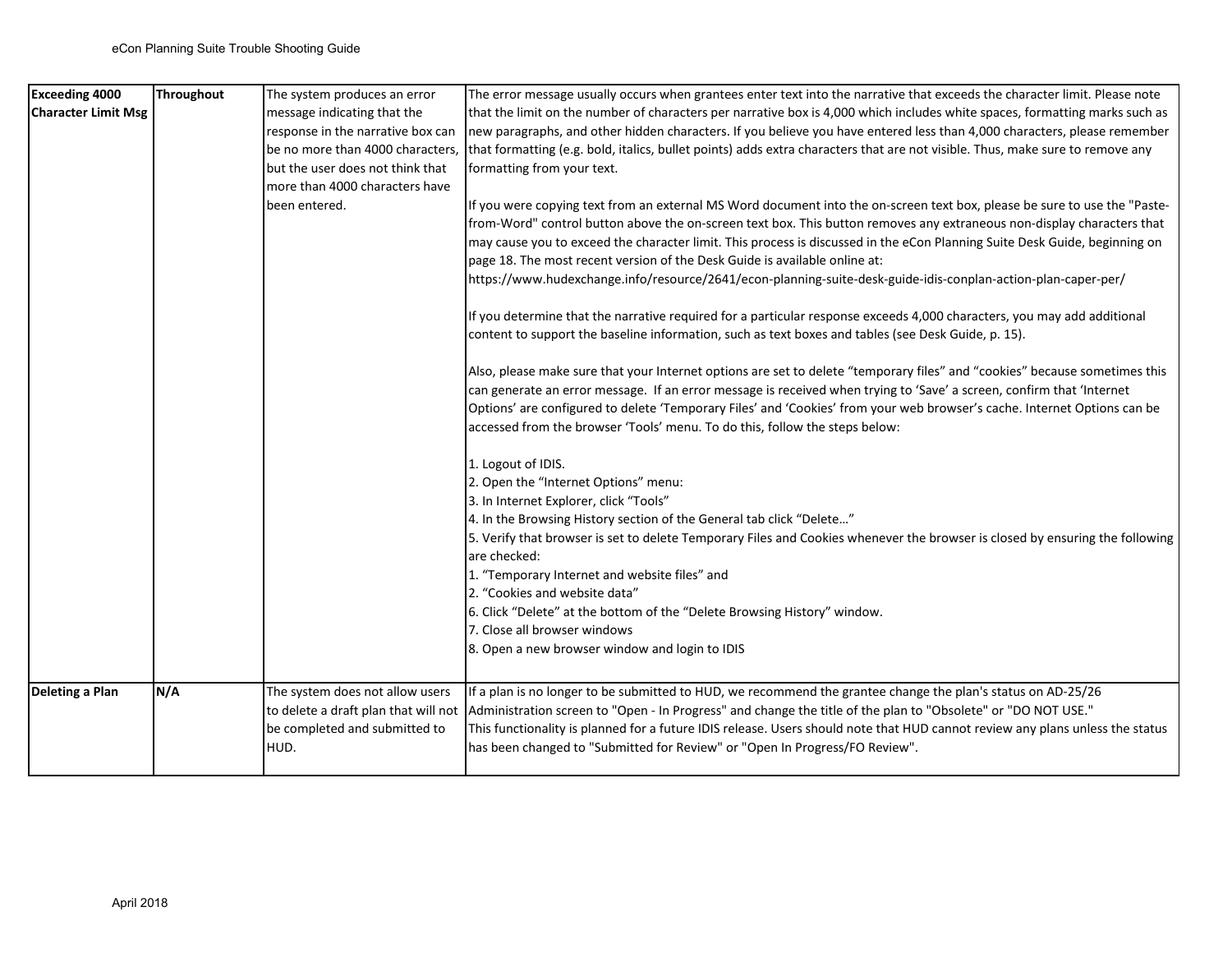| Problems when          | N/A | Error message appears: "User   | This problem may be experienced under the following circumstances:                                                                                                                                                                                                                                                                                    |
|------------------------|-----|--------------------------------|-------------------------------------------------------------------------------------------------------------------------------------------------------------------------------------------------------------------------------------------------------------------------------------------------------------------------------------------------------|
| using multiple IDIS    |     | cannot initiate multiple IDIS  |                                                                                                                                                                                                                                                                                                                                                       |
| <b>sessions</b>        |     |                                | sessions" and user cannot log back 1. If the user logs in and then opens a second browser window.                                                                                                                                                                                                                                                     |
|                        |     | into IDIS.                     | 2. If the user closes the browser, but hasn't logged out.                                                                                                                                                                                                                                                                                             |
|                        |     |                                | 3. A dropped network connection at either end.                                                                                                                                                                                                                                                                                                        |
|                        |     |                                | Users are advised to do the following:                                                                                                                                                                                                                                                                                                                |
|                        |     |                                | 1. Ensure that Internet Explorer is being used.                                                                                                                                                                                                                                                                                                       |
|                        |     |                                | 2. Completely close the browser and clear the cache.                                                                                                                                                                                                                                                                                                  |
|                        |     |                                | 3. Open a new IE window and attempt to log in again.                                                                                                                                                                                                                                                                                                  |
| <b>Problems saving</b> | N/A | When more than one person is   | Users are able to save their work in the same plan as long as they work in different screens and are sure to wait several                                                                                                                                                                                                                             |
| plans when multiple    |     |                                | logged into the same screen in the minutes between saving the plan. Users should also avoid working in screens that share data, such as the Priority Needs,                                                                                                                                                                                           |
| users are logged in    |     | same plan, the system produces | Geographic Priorities, Expected Resources, and Goals screens in the Strategic Plan or Annual Action Plan.                                                                                                                                                                                                                                             |
|                        |     | an error message when one user |                                                                                                                                                                                                                                                                                                                                                       |
|                        |     | tries to save their work.      | To avoid this overlap, it is suggested that users print out a blank template as a Word document in order to work on the plan                                                                                                                                                                                                                          |
|                        |     |                                | before entering data and narratives into the system. Users may find it helpful to coordinate access through use of a shared<br>schedule.                                                                                                                                                                                                              |
|                        |     |                                |                                                                                                                                                                                                                                                                                                                                                       |
|                        |     |                                | Grantees may also open multiple versions of the plan to work on a draft plan, but the information in two different versions<br>cannot be automatically combined in the system. Staff would need to enter information from both versions into one of the<br>draft plans to complete the plan. Only one plan version should be submitted in the system. |
|                        |     |                                |                                                                                                                                                                                                                                                                                                                                                       |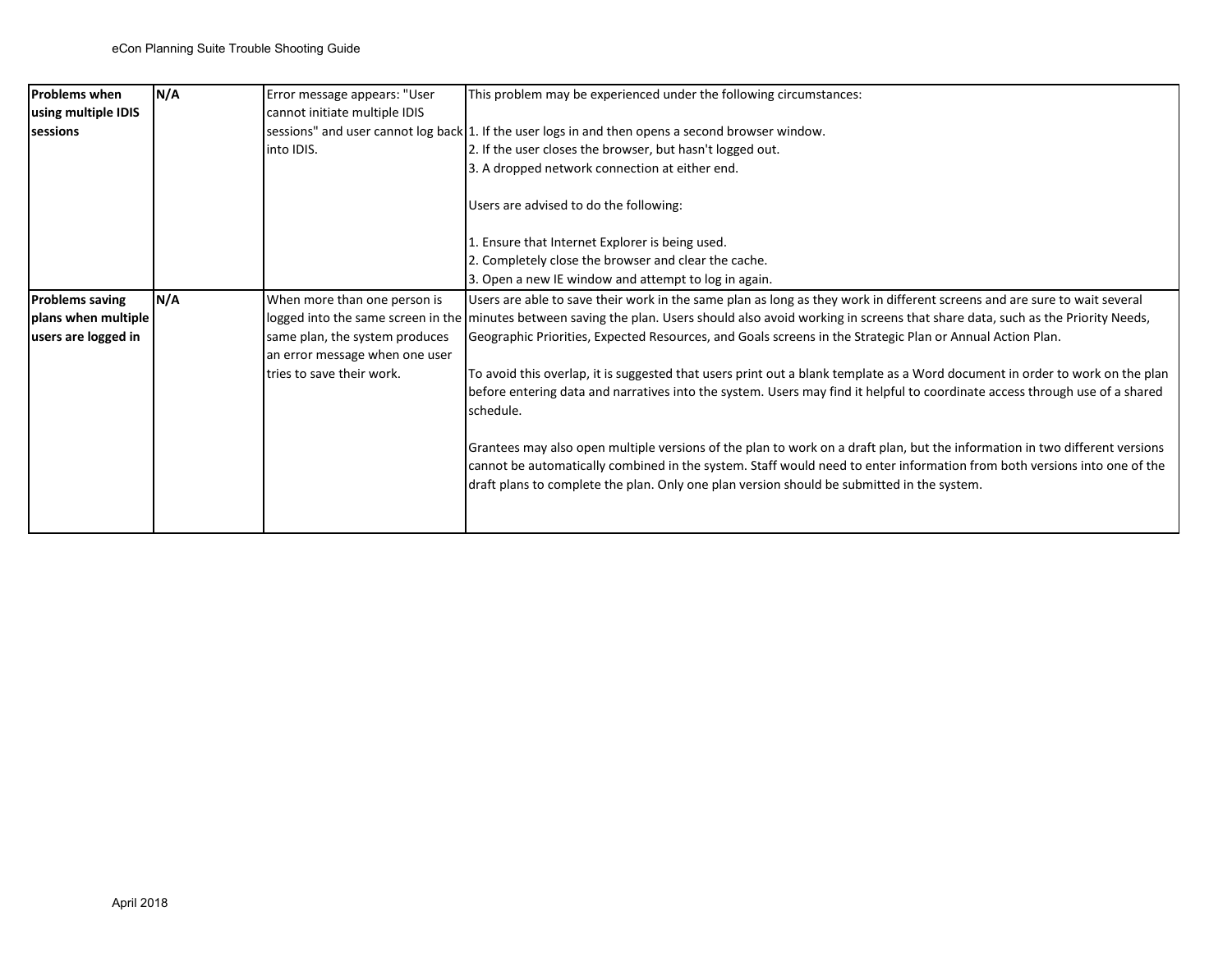| Screen will not Save Throughout                 |            | Screen will not Save: information<br>system is not allowing the user to<br>save.                                                                                            | IDIS session may have timed out because connectivity to the IDIS Web server has been interrupted (e.g., Web server is not<br>has been entered into IDIS and the responding). IDIS will issue a Warning/Error message at the top of the screen that requires attention before the system can<br>save the screen information.<br>Users should be aware that their session will time-out if they have not completed a "transaction" that communicates with<br>the IDIS Web server within the 10-15 minute timeframe. Such 'transactions' include:<br>• Navigating to a new screen<br>• Selecting 'Save' 'Save and Return' and 'Cancel' buttons<br>. Selecting other screen buttons that cause the screen to refresh or open a different screen.<br>As such, users are advised to occasionally use the 'Save and Return' button as an alternate means of verifying that their<br>session remains active and the system has saved their data. If the user selects the 'Save and Return' button and the system<br>does not take them back to the Con Plan/AAP menu, then their session may no longer be active or there may be a<br>warning/error message that might have been overlooked.<br>Each time users select the 'Save' button, they should verify that they see the confirmation message at the top of the screen<br>indicating that the data was saved successfully. Unfortunately, if data has not been successfully saved and is lost, it cannot<br>be recovered from the system. |
|-------------------------------------------------|------------|-----------------------------------------------------------------------------------------------------------------------------------------------------------------------------|-----------------------------------------------------------------------------------------------------------------------------------------------------------------------------------------------------------------------------------------------------------------------------------------------------------------------------------------------------------------------------------------------------------------------------------------------------------------------------------------------------------------------------------------------------------------------------------------------------------------------------------------------------------------------------------------------------------------------------------------------------------------------------------------------------------------------------------------------------------------------------------------------------------------------------------------------------------------------------------------------------------------------------------------------------------------------------------------------------------------------------------------------------------------------------------------------------------------------------------------------------------------------------------------------------------------------------------------------------------------------------------------------------------------------------------------------------------------------------------------|
| <b>Error Msg When</b><br><b>Attaching Items</b> | Throughout | The system produces an error<br>message when the user tries to<br>attachment link does not appear<br>on the screen even if the grantee<br>does not receive an error message | The error may result from several issues:<br>upload attachments (Jpegs) or the 1. As a best practice, avoid file names that are over 100 characters long and avoid special characters like / * & % \$   < > @<br>etc. in file names. NEVER add a period into a file name other than the system added file type. For example, if the file is<br>named "Exec.Summary.Table.jpg" try renaming the file to "Exec_Summary_Table.jpg."<br>2. The issue may be related to temporary files and web pages that exist in the web browser's cache. The user should confirm<br>that the browser settings are configured to delete temporary files and cookies each time the browser is closed. There is also<br>an option to ensure that the browser checks for updates each time a web page is accessed; this option ensures that data<br>that may have been previously saved is downloaded from the web server instead of displaying an outdated version of a page<br>stored in your browser's cache.<br>3. The user should save and exit the screen after uploading attachments, then re-enter the screen to view the list of<br>attachments.                                                                                                                                                                                                                                                                                                                                                    |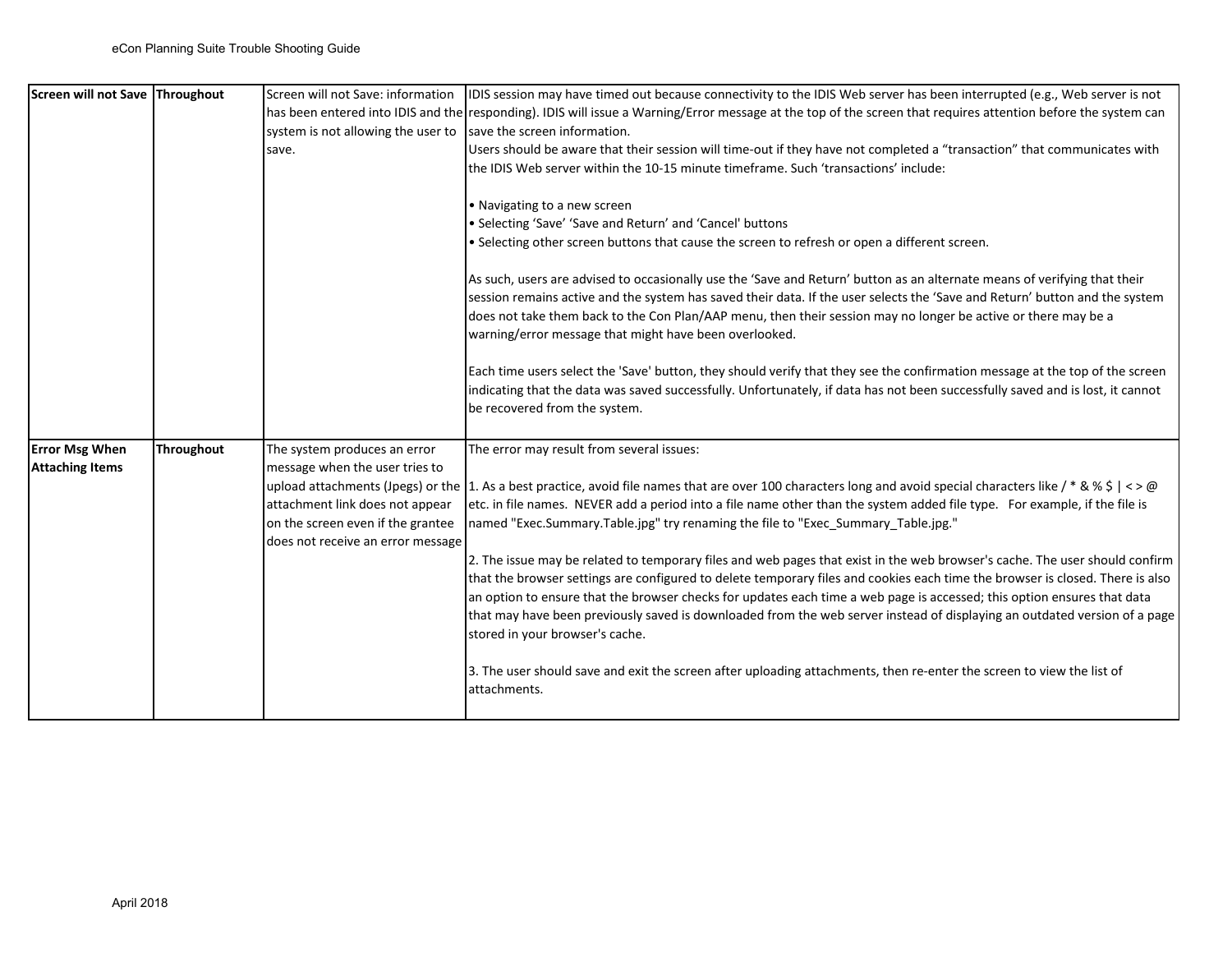| <b>Amending already</b> | N/A                             |                                                            | User needs to make edits/changes If the plan has already been submitted and is still under review by the Field Office, the user should contact the Field Office                                                                                                                                                                                                                                                                                                                                                                                                                                                                                                                                                                                                                                                                                                                                                                                                                                                                                                                                                                                                                                                                                                                                                                                                                                                                                                                                                                                                                                                                                                                                                                                                                                                                                   |
|-------------------------|---------------------------------|------------------------------------------------------------|---------------------------------------------------------------------------------------------------------------------------------------------------------------------------------------------------------------------------------------------------------------------------------------------------------------------------------------------------------------------------------------------------------------------------------------------------------------------------------------------------------------------------------------------------------------------------------------------------------------------------------------------------------------------------------------------------------------------------------------------------------------------------------------------------------------------------------------------------------------------------------------------------------------------------------------------------------------------------------------------------------------------------------------------------------------------------------------------------------------------------------------------------------------------------------------------------------------------------------------------------------------------------------------------------------------------------------------------------------------------------------------------------------------------------------------------------------------------------------------------------------------------------------------------------------------------------------------------------------------------------------------------------------------------------------------------------------------------------------------------------------------------------------------------------------------------------------------------------|
| submitted plan          |                                 | to a plan that has already been                            | and request that the plan be sent back by having the status changed from "Submitted for Review" to "Reviewed and                                                                                                                                                                                                                                                                                                                                                                                                                                                                                                                                                                                                                                                                                                                                                                                                                                                                                                                                                                                                                                                                                                                                                                                                                                                                                                                                                                                                                                                                                                                                                                                                                                                                                                                                  |
|                         |                                 | submitted and is under review by                           | Awaiting Modifications". The user will be able to make the requested changes and then change the status back to                                                                                                                                                                                                                                                                                                                                                                                                                                                                                                                                                                                                                                                                                                                                                                                                                                                                                                                                                                                                                                                                                                                                                                                                                                                                                                                                                                                                                                                                                                                                                                                                                                                                                                                                   |
|                         |                                 | the field office or the review is                          | "Submitted for Review" in order to re-submit the plan.                                                                                                                                                                                                                                                                                                                                                                                                                                                                                                                                                                                                                                                                                                                                                                                                                                                                                                                                                                                                                                                                                                                                                                                                                                                                                                                                                                                                                                                                                                                                                                                                                                                                                                                                                                                            |
|                         |                                 | completed and the plan is now                              |                                                                                                                                                                                                                                                                                                                                                                                                                                                                                                                                                                                                                                                                                                                                                                                                                                                                                                                                                                                                                                                                                                                                                                                                                                                                                                                                                                                                                                                                                                                                                                                                                                                                                                                                                                                                                                                   |
|                         |                                 | read-only.                                                 | If the plan has already been approved by the FO and the status is "Review Completed", an amendment would be needed in<br>order to update the AP-35 Projects screen. To limit the number of plans created each year, it is recommended that the City<br>wait until the end of the program year to create their amendment. For complete instructions use the Desk Guide at:<br>https://www.hudexchange.info/resource/2641/econ-planning-suite-desk-guide-idis-conplan-action-plan-caper-per/. Note: If<br>you are making an amendment to the strategic Plan (SP screens) in Years 2-5, you cannot simply copy your previous Action<br>Plan but must either copy forward the Action Plan with dummy years for the in between period from the Strategic Plan start<br>year or create a new Action Plan (not using the copy function). Complete instructions are available in the Desk Guide. After<br>the necessary edits/changes have been made and the user wishes to resubmit the plan, return to the AD-25 Administration<br>screen and update the status of the plan from "Open in Progress/FO Review" to "Submitted for Review." Once the plan has<br>been submitted, the grantee will no longer be able to edit the information in the template.<br>The HUD Field Office staff person designated as the HUD Field Office Acceptor will receive an e-mail that the jurisdiction has<br>updated the plan's status. The Field Office Acceptor will review the submitted plan and approve or reject it. If rejected, the<br>plan's status will update to "Reviewed and Awaiting Modifications." This will allow the jurisdiction to make necessary<br>changes and revisions to the plan and to submit it again. If approved, the Field Office Acceptor updates to "Review<br>Completed" and the information in the template will remain read-only. |
| <b>Administration</b>   |                                 |                                                            |                                                                                                                                                                                                                                                                                                                                                                                                                                                                                                                                                                                                                                                                                                                                                                                                                                                                                                                                                                                                                                                                                                                                                                                                                                                                                                                                                                                                                                                                                                                                                                                                                                                                                                                                                                                                                                                   |
| <b>AD-25 or AD-26</b>   | <b>Creating and</b>             | How Consortia members create                               | Participating grantees of a HOME Consortium cannot create, copy, or submit their own plans or amendments. This must be                                                                                                                                                                                                                                                                                                                                                                                                                                                                                                                                                                                                                                                                                                                                                                                                                                                                                                                                                                                                                                                                                                                                                                                                                                                                                                                                                                                                                                                                                                                                                                                                                                                                                                                            |
|                         | submitting plans                | and submit Consolidated or Action done by the Lead Entity. |                                                                                                                                                                                                                                                                                                                                                                                                                                                                                                                                                                                                                                                                                                                                                                                                                                                                                                                                                                                                                                                                                                                                                                                                                                                                                                                                                                                                                                                                                                                                                                                                                                                                                                                                                                                                                                                   |
|                         | for Consortia                   | Plans in the system.                                       |                                                                                                                                                                                                                                                                                                                                                                                                                                                                                                                                                                                                                                                                                                                                                                                                                                                                                                                                                                                                                                                                                                                                                                                                                                                                                                                                                                                                                                                                                                                                                                                                                                                                                                                                                                                                                                                   |
|                         | members                         |                                                            | To create an amendment, the Lead Entity must create a Copy of the AAP that needs to be updated. Instruction are provided<br>in the Amending the Consolidated Plan or Annual Action Plan for Consortia Grantees Quick Guide, available at:<br>https://www.hudexchange.info/resource/5040/consolidated-plan-quick-guides/                                                                                                                                                                                                                                                                                                                                                                                                                                                                                                                                                                                                                                                                                                                                                                                                                                                                                                                                                                                                                                                                                                                                                                                                                                                                                                                                                                                                                                                                                                                           |
|                         |                                 |                                                            | More information about Consortia is provided on page 29 in the Consolidated Plan in IDIS Desk Guide, available at:<br>https://www.hudexchange.info/resource/2641/econ-planning-suite-desk-guide-idis-conplan-action-plan-caper-per/. When<br>the lead entity creates its Consolidated or Action Plan, it will automatically create the template(s) for the participating<br>grantees. Similarly, when the lead entity submits its plan, it will automatically submit the participating grantees' plans.                                                                                                                                                                                                                                                                                                                                                                                                                                                                                                                                                                                                                                                                                                                                                                                                                                                                                                                                                                                                                                                                                                                                                                                                                                                                                                                                           |
| AD-26                   | <b>Action Plan</b>              | Unable to associate existing                               | It is not possible to change which Consolidated Plan the Annual Action Plan is associated with after it has been created. If the                                                                                                                                                                                                                                                                                                                                                                                                                                                                                                                                                                                                                                                                                                                                                                                                                                                                                                                                                                                                                                                                                                                                                                                                                                                                                                                                                                                                                                                                                                                                                                                                                                                                                                                  |
|                         | <b>Administration</b><br>Screen | Action Plan to a different<br><b>Consolidated Plan</b>     | AAP was associated with the wrong Consolidated Plan, the user must create a new plan. Annual Action Plans can be created<br>either by adding a new AAP or copying a previous Action Plan that is associated with the correct Consolidated Plan.                                                                                                                                                                                                                                                                                                                                                                                                                                                                                                                                                                                                                                                                                                                                                                                                                                                                                                                                                                                                                                                                                                                                                                                                                                                                                                                                                                                                                                                                                                                                                                                                   |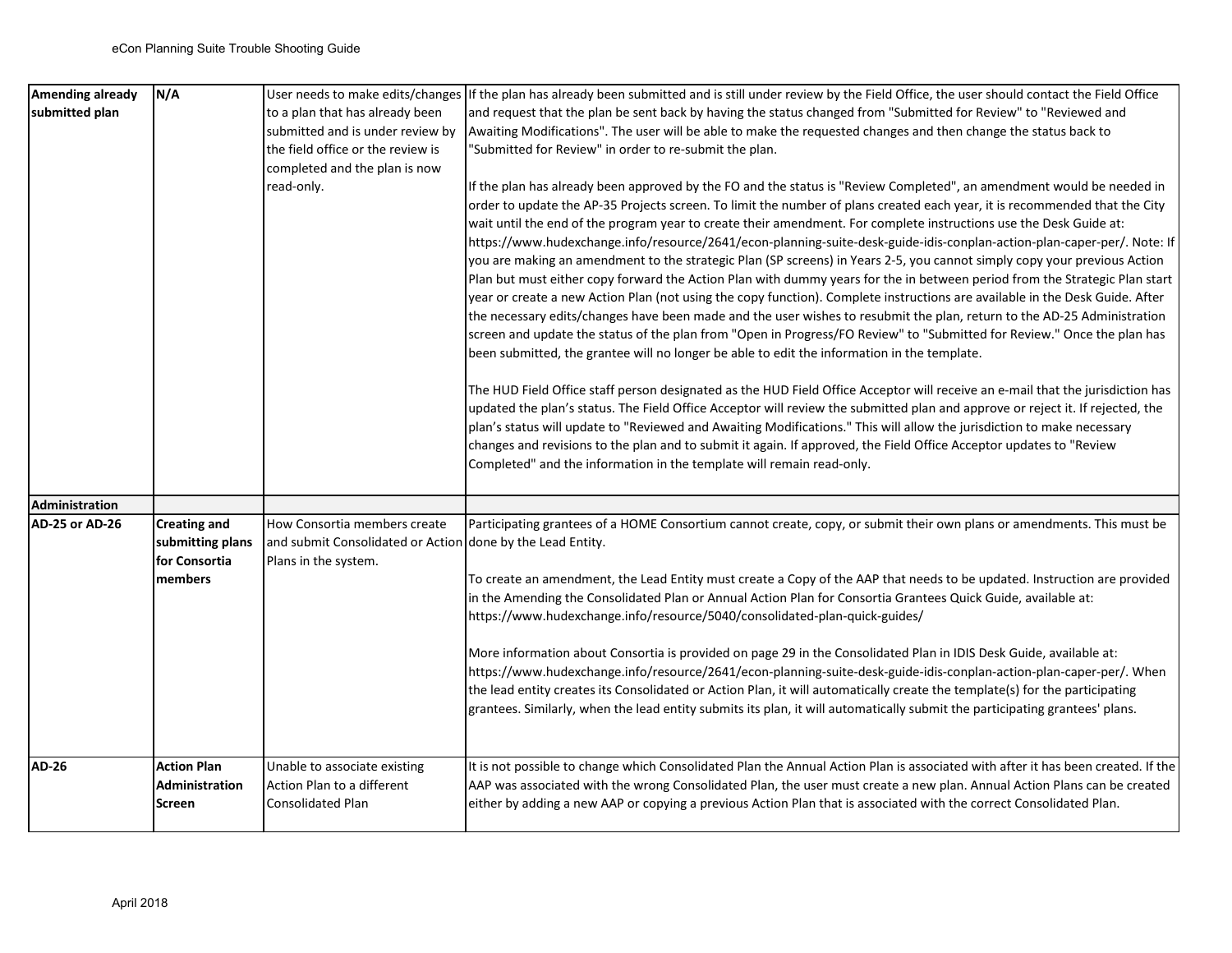| <b>AD-25 or AD-26</b> |                                      | Quality Checks for Warning that narrative is blank in                                                                                                            | In any case where the quality check does not seem accurate, no changes are required. Plans may be submitted in IDIS, even                                                                                                                                                                                                                                                                                                                                                                                                                                                                                                                                                                                              |
|-----------------------|--------------------------------------|------------------------------------------------------------------------------------------------------------------------------------------------------------------|------------------------------------------------------------------------------------------------------------------------------------------------------------------------------------------------------------------------------------------------------------------------------------------------------------------------------------------------------------------------------------------------------------------------------------------------------------------------------------------------------------------------------------------------------------------------------------------------------------------------------------------------------------------------------------------------------------------------|
|                       |                                      | SP-45, AP-15 and SP-45, AP-15, and AP-20 when                                                                                                                    | if the quality check warnings are not cleared. These warnings are intended to help grantees determine if their plan is                                                                                                                                                                                                                                                                                                                                                                                                                                                                                                                                                                                                 |
|                       | AP-20                                | there is text saved on those                                                                                                                                     | complete. If a quality check warning is incorrectly stating that the plan is missing information, it can be ignored.                                                                                                                                                                                                                                                                                                                                                                                                                                                                                                                                                                                                   |
|                       |                                      | screens.                                                                                                                                                         |                                                                                                                                                                                                                                                                                                                                                                                                                                                                                                                                                                                                                                                                                                                        |
| AD-25 or AD-26        | <b>Attachments</b>                   | An error message appears when<br>trying to upload attachments<br>(Jpegs) or the attachment link<br>does not appear on the screen<br>even if the grantee does not | The error described may be resulting from several issues. First, check the size of the file that you are attempting to attach as<br>the AD-26 screen takes information of up to 5 MB. In the Attachments section, please note that only one file may be<br>uploaded for each of the links provided: The Unique Appendices can be a single .pdf file that bundles all additional<br>appendices and supporting documentation that are not covered elsewhere in the plan.                                                                                                                                                                                                                                                 |
|                       |                                      | receive an error message                                                                                                                                         | Second, as a best practice - remove any periods from the file name. For example, if the file is named<br>'Exec.Summary.Table.jpg" try renaming the file to "Exec_Summary_Table.jpg.                                                                                                                                                                                                                                                                                                                                                                                                                                                                                                                                    |
|                       |                                      |                                                                                                                                                                  | Finally, the issue may be related to temporary files and web pages that exist in your web browser's cache. Regardless of<br>whether you are using Internet Explorer, Google Chrome or Firefox, you should confirm that your browser settings are<br>configured to delete temporary files and cookies each time the browser is closed. There is also an option to ensure that the<br>browser checks for updates each time a web page is accessed; this option ensures that data that may have been previously<br>saved is downloaded from the web server instead of displaying an outdated version of a page stored in your browser's<br>cache. Also, this may result from an internal firewall within your department. |
| AD-25 and AD-26 in    | <b>Attachments</b>                   | Attachments can only be viewed                                                                                                                                   | Citizen Participation, Grantee Unique Appendices, and SF424/Certification attachments can be downloaded as appendices.                                                                                                                                                                                                                                                                                                                                                                                                                                                                                                                                                                                                 |
| the Word Report       |                                      | in the system, they do not                                                                                                                                       | Users may attach PDF, MS Word or TXT files.                                                                                                                                                                                                                                                                                                                                                                                                                                                                                                                                                                                                                                                                            |
|                       |                                      | download with the Word Report                                                                                                                                    |                                                                                                                                                                                                                                                                                                                                                                                                                                                                                                                                                                                                                                                                                                                        |
|                       |                                      | of the plan.                                                                                                                                                     |                                                                                                                                                                                                                                                                                                                                                                                                                                                                                                                                                                                                                                                                                                                        |
| AD-25 and AD-26 in    | <b>Alternative Data</b>              | The list of alternative data sources                                                                                                                             | The alternate data source information is automatically included as an appendix in the MS Word download. Specific entries                                                                                                                                                                                                                                                                                                                                                                                                                                                                                                                                                                                               |
| the Word Report       | Sources                              |                                                                                                                                                                  | does not download with the Word that are checked will be excluded from the appendix                                                                                                                                                                                                                                                                                                                                                                                                                                                                                                                                                                                                                                    |
|                       |                                      | Report of the plan.                                                                                                                                              |                                                                                                                                                                                                                                                                                                                                                                                                                                                                                                                                                                                                                                                                                                                        |
| AD screens            | Color                                | Attachments in the downloaded                                                                                                                                    | The eCon suite automatically converts any pages over 80 from color to gray scale for performance reason. Meaning for a                                                                                                                                                                                                                                                                                                                                                                                                                                                                                                                                                                                                 |
|                       | <b>Attachments</b>                   | and posted plans show up in<br>grayscale.                                                                                                                        | 300 page color attachment the system will embed pages 1 to 80 as color images and the remaining 220 as grayscale images.                                                                                                                                                                                                                                                                                                                                                                                                                                                                                                                                                                                               |
|                       |                                      |                                                                                                                                                                  | If a user needs the entire .pdf as color, they can open an AAQ and a time can be set up to run the entire .pdf as color.                                                                                                                                                                                                                                                                                                                                                                                                                                                                                                                                                                                               |
| AD-25 or AD-26        | <b>Alternate Data</b>                | Removing alternate data                                                                                                                                          | Users are unable to delete alternate data sources from IDIS. The user can opt not to include them in the Consolidated Plan                                                                                                                                                                                                                                                                                                                                                                                                                                                                                                                                                                                             |
|                       |                                      | information once it's been                                                                                                                                       | (and the associated appendix), by checking the "Do Not Include in Plan" radio box on the AD-25 screen. This will remove that                                                                                                                                                                                                                                                                                                                                                                                                                                                                                                                                                                                           |
|                       |                                      | entered in the system                                                                                                                                            | specific data source from the Appendix.                                                                                                                                                                                                                                                                                                                                                                                                                                                                                                                                                                                                                                                                                |
| AD-50 and AD-55       | <b>Warning Msg for</b>               | A warning message appears when                                                                                                                                   | The grantee should email the Field Office Representative to notify them that changes have been made on AD-50 or AD-55,                                                                                                                                                                                                                                                                                                                                                                                                                                                                                                                                                                                                 |
|                       | <b>Field Office Email</b>            | Field Office email address is not                                                                                                                                | so that the FO Rep may "accept" the changes. In order for the Rep to view these changes, the plan must be in "Open in                                                                                                                                                                                                                                                                                                                                                                                                                                                                                                                                                                                                  |
|                       |                                      | available in IDIS.                                                                                                                                               | Progress - FO Review" or "Submitted for Review" status on AD-25 or AD-26.                                                                                                                                                                                                                                                                                                                                                                                                                                                                                                                                                                                                                                              |
| <b>Process</b>        |                                      |                                                                                                                                                                  |                                                                                                                                                                                                                                                                                                                                                                                                                                                                                                                                                                                                                                                                                                                        |
| <b>PR-10</b>          | <b>Entering new</b><br>organizations | Error message appears when<br>entering DUNS/EIN number:<br>"DUNS number invalid."                                                                                | Users should be able to enter new organizations and leave the DUNS/EIN number blank. It is possible the user may get a<br>quality check warning, but this warning can be ignored.                                                                                                                                                                                                                                                                                                                                                                                                                                                                                                                                      |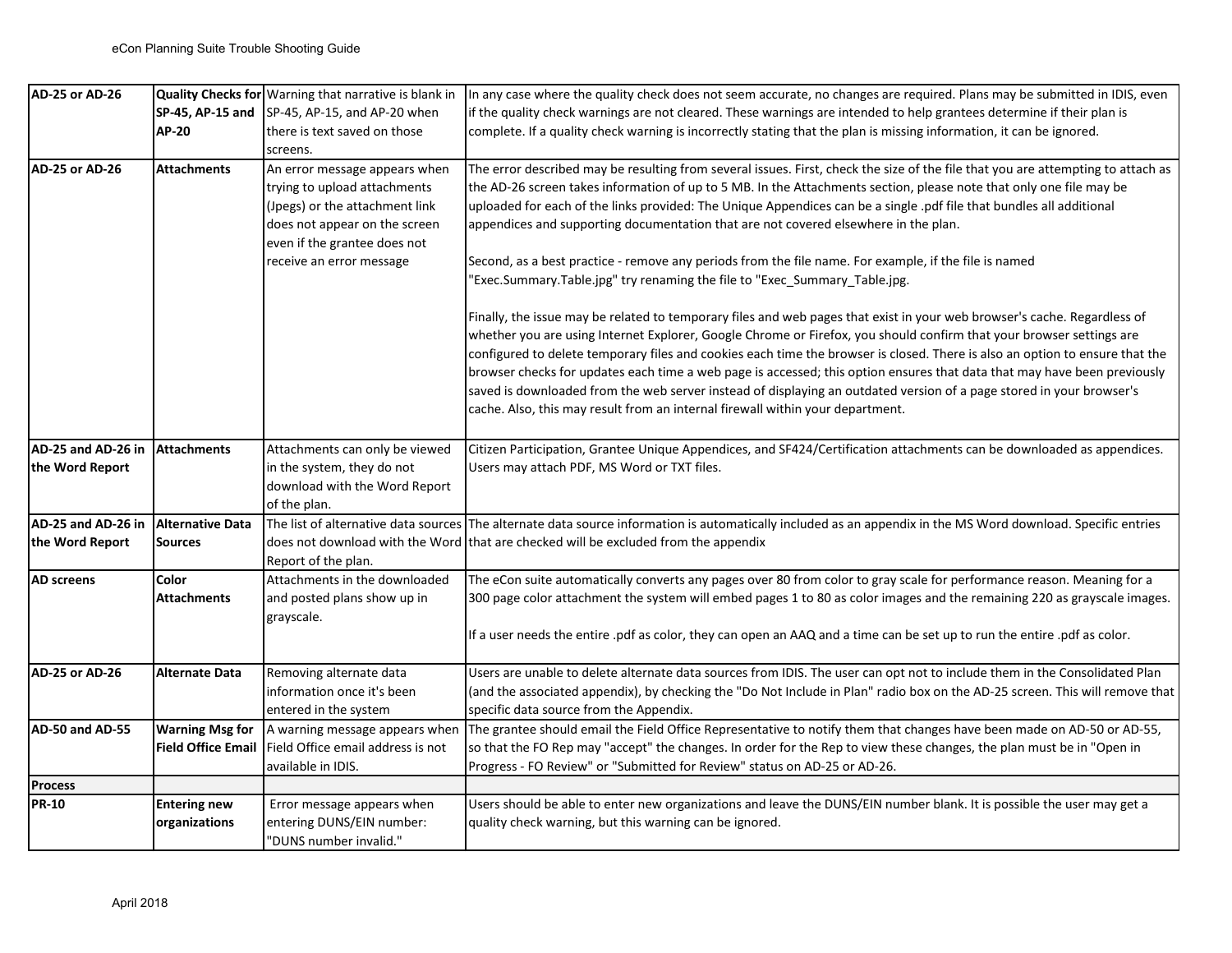| <b>PR-10</b>              | Missing text box        | Narrative text box is missing,      | In the discussion text box or an inserted text box, add a label that reads "Describe any efforts to enhance coordination with    |
|---------------------------|-------------------------|-------------------------------------|----------------------------------------------------------------------------------------------------------------------------------|
|                           |                         | which should read "Describe any     | private industry, businesses, developers, and social service agencies (91.215(I))" and provide a response.                       |
|                           |                         | efforts to enhance coordination     |                                                                                                                                  |
|                           |                         | with private industry, businesses,  |                                                                                                                                  |
|                           |                         | developers, and social service      |                                                                                                                                  |
|                           |                         | agencies (91.215(l))."              |                                                                                                                                  |
|                           |                         |                                     |                                                                                                                                  |
| <b>Needs Assessment</b>   |                         |                                     |                                                                                                                                  |
| <b>Missing NA Screens</b> | <b>All tables</b>       | Limited NA screens in Con Plan      | Participating Consortia grantees are not required to complete all elements of the Consolidated Plan. The Lead Consortia          |
| (Consortia                |                         | template                            | member will have these screens as a part of their plan. Participating members will only need to complete the NA-05 & NA-50       |
| Participant Plan          |                         |                                     | (for CDBG grantees) as well as the NA-40 (for ESG grantees only). For additional information, consult the consortia section of   |
| Only)                     |                         |                                     | the e-Con Plan Desk Guide.                                                                                                       |
| <b>NA-10</b>              | <b>Households with</b>  | Data is missing for this table      | At this time, HUD does not have data for this table. If available, please use local or state data to complete this table. If     |
|                           | <b>Children Present</b> |                                     | unavailable, this table may be left blank.                                                                                       |
|                           | table                   |                                     |                                                                                                                                  |
| <b>NA-10</b>              | <b>Narrative Text</b>   | Narrative text boxes are missing    | Copy and paste these response prompts into the discussion box at the bottom of the screen and provide a response. It is          |
|                           | <b>Boxes</b>            | for two required elements of the    | important to note that there is a 4,000 character limit (this includes spaces) for narrative boxes.                              |
|                           |                         | needs assessment:                   |                                                                                                                                  |
|                           |                         | 1) "Describe the number and type    |                                                                                                                                  |
|                           |                         | of single person households in      |                                                                                                                                  |
|                           |                         | need of housing assistance;" and,   |                                                                                                                                  |
|                           |                         | 2) "Estimate the number and type    |                                                                                                                                  |
|                           |                         | of families in need of housing      |                                                                                                                                  |
|                           |                         | assistance who are disabled or      |                                                                                                                                  |
|                           |                         | victims of domestic violence,       |                                                                                                                                  |
|                           |                         | dating violence, sexual assault and |                                                                                                                                  |
|                           |                         | stalking."                          |                                                                                                                                  |
|                           |                         |                                     |                                                                                                                                  |
| NA-10, SP-30              | <b>Insertions</b>       | Insertions (GIS data, GIS maps,     | Note in the labels of each insertion the screen with which they are associated. Since modifying or deleting an insertion on      |
|                           | throughout              | text boxes, tables and JPEGs)       | either screen will also modify or delete the insertion from the other screen, leave the full list of insertions on both screens. |
|                           |                         | entered on NA-10 are appearing      | Use the notations in each label to identify which insertions should be deleted from the NA-10 or SP-30 section in the            |
|                           |                         | on SP-30, and vice versa. When      | downloaded Word report.                                                                                                          |
|                           |                         | any of these insertions is modified |                                                                                                                                  |
|                           |                         | or deleted on one screen, the       |                                                                                                                                  |
|                           |                         | insertion on the other screen is    |                                                                                                                                  |
|                           |                         | also affected.                      |                                                                                                                                  |
| <b>NA-35</b>              | All public housing      | Data missing in random cells        | Data in these cells are based on the data provided to HUD by individual PHAs. Missing data was not included in the PHA's         |
|                           | data                    |                                     | original submission. Review the data with the local PHA and confirm the correct values. For state grantees, where it is not      |
|                           |                         |                                     | feasible to obtain this data, you may choose to enter "no data" in these blank cells.                                            |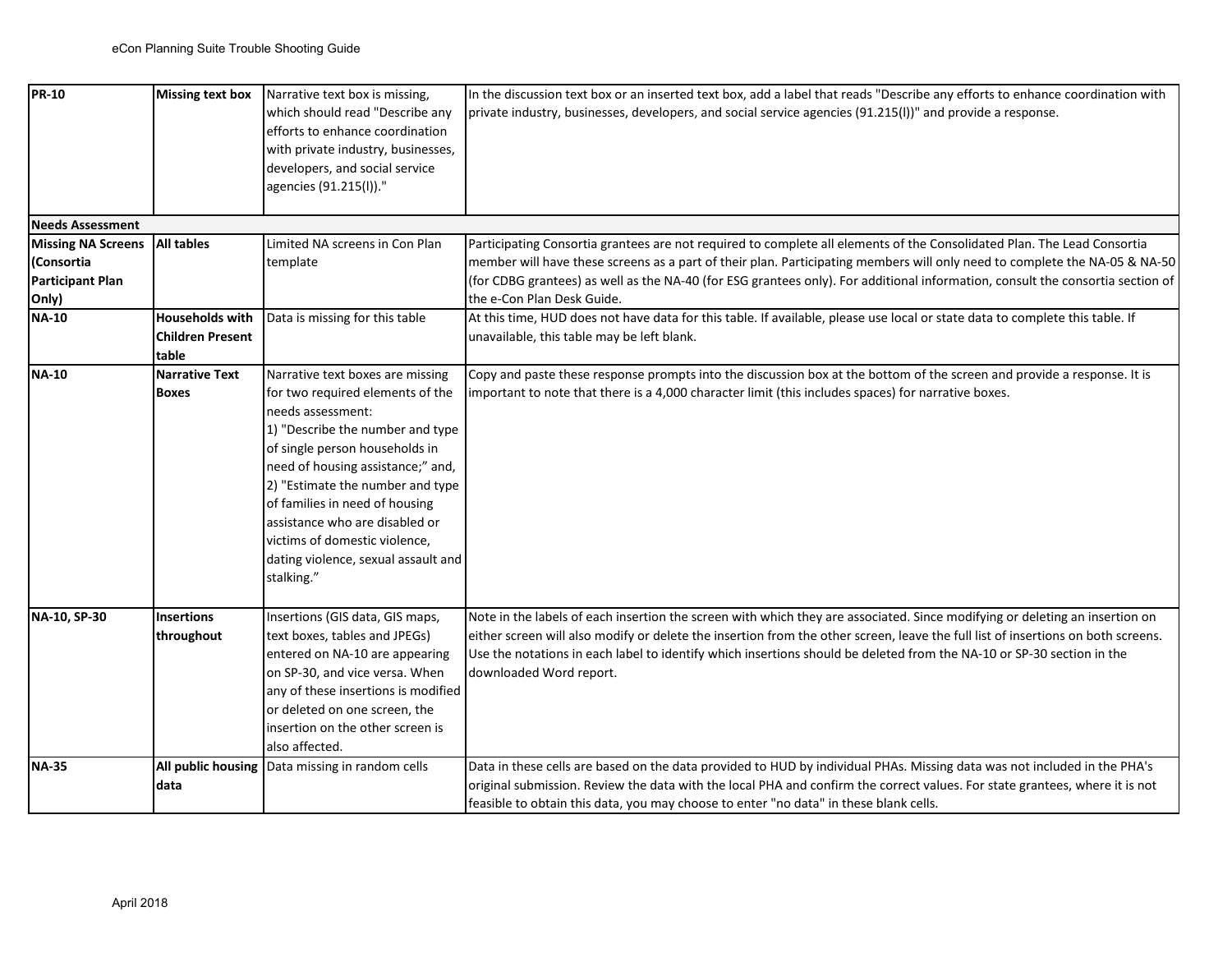| $NA-35$                 | <b>Characteristics of</b> | Numbers in table don't match        | Please manually update the numbers in the downloaded word document version for posting to the website or sharing with             |
|-------------------------|---------------------------|-------------------------------------|-----------------------------------------------------------------------------------------------------------------------------------|
|                         | <b>Residents Table</b>    | what appears in the Word            | the public.                                                                                                                       |
|                         |                           | Document                            |                                                                                                                                   |
| NA-40 in Word           | <b>All tables</b>         | Homeless Needs Assessment           | This issue only occurs if the grantee has not opened the NA-40 screen before downloading the Word Report. The user should         |
| <b>Report</b>           |                           | tables do not show up in the        | open NA-40 and save the screen, even if there is not yet data to enter, before downloading the Word Report                        |
|                         |                           | downloaded Word Report if data      |                                                                                                                                   |
|                         |                           | has not been entered in them on     |                                                                                                                                   |
|                         |                           | the screens. Nature and Extent of   |                                                                                                                                   |
|                         |                           | Homelessness table shows up in      |                                                                                                                                   |
|                         |                           | the downloaded Word Report if       |                                                                                                                                   |
|                         |                           | data has not been entered, but it   |                                                                                                                                   |
|                         |                           | is missing all of the rows for race |                                                                                                                                   |
|                         |                           | and ethnicity types.                |                                                                                                                                   |
|                         |                           |                                     |                                                                                                                                   |
| <b>NA-45 in Word</b>    | <b>All tables</b>         | Tables do not show up in the        | This issue only occurs if the grantee has not opened the NA-45 screen before downloading the Word Report. The user should         |
| <b>Report</b>           |                           | downloaded Word Report if the       | open NA-45 and save the screen, even if there is not yet data to enter, before downloading the Word Report                        |
|                         |                           | grantee has not opened the          |                                                                                                                                   |
|                         |                           | screen in IDIS before downloading   |                                                                                                                                   |
|                         |                           | the Word Report.                    |                                                                                                                                   |
| <b>Market Analysis</b>  |                           |                                     |                                                                                                                                   |
| Missing MA Screens      | <b>All tables</b>         | Only the MA-05, MA-45, MA-50,       | Participating Consortia grantees are not required to complete all elements of the Consolidated Plan. The Lead Consortia           |
| (Consortia              |                           | and for ESG recipients, the MA30    | member will have these screens as a part of their plan. Participating members will only need to complete the MA-05, MA-45         |
| <b>Participant Plan</b> |                           | screens are available.              | MA-50 (for CDBG grantees). ESG grantees will also need to complete the MA-30 screen. For additional information, consult          |
| Only)                   |                           |                                     | the consortia section of the e-Con Plan Desk Guide.                                                                               |
| <b>MA-10</b>            | <b>Unit Size by</b>       | Numbers in table don't match        | Please manually update the numbers in the downloaded word document version for posting to the website or sharing with             |
|                         | <b>Tenure Table</b>       | what appears in the Word            | the public.                                                                                                                       |
|                         |                           | Document                            |                                                                                                                                   |
| MA-10                   | Unit Size by              | Error message appears when a        | If you want to change the default data in the Unit Size by Tenure table, create a table in Excel, save it as a JPEG and insert it |
|                         | <b>Tenure Table</b>       | grantee attempts to save the        | in the template below the Unit Size by Tenure table. Then delete the default data table in the downloaded Word Report             |
|                         |                           | screen after deleting default data  | before posting for public participation.                                                                                          |
|                         |                           | and entering alternate data in the  |                                                                                                                                   |
|                         |                           | Unit Size by Tenure table.          |                                                                                                                                   |
| MA-15                   | <b>Housing</b>            | Data is missing in the Housing      | Download a CPD Maps report for your HOME grantee area and look at the Housing Supply tab in the Excel output (see page            |
|                         | <b>Affordability</b>      | Affordability table for some        | 19 of the CPD Maps desk guide for instructions at                                                                                 |
|                         | Table                     | grantees.                           | http://www.hud.gov/offices/cpd/about/conplan/pdf/cpdmaps deskguide.pdf)                                                           |
|                         |                           |                                     |                                                                                                                                   |
|                         |                           |                                     | To fix this data in IDIS, click "Alternate Data" and enter the data from the "Housing Affordability" table in the "Housing        |
|                         |                           |                                     | Supply" tab of the excel output. (See box labeled AD-30 -Alternate Date for instructions)                                         |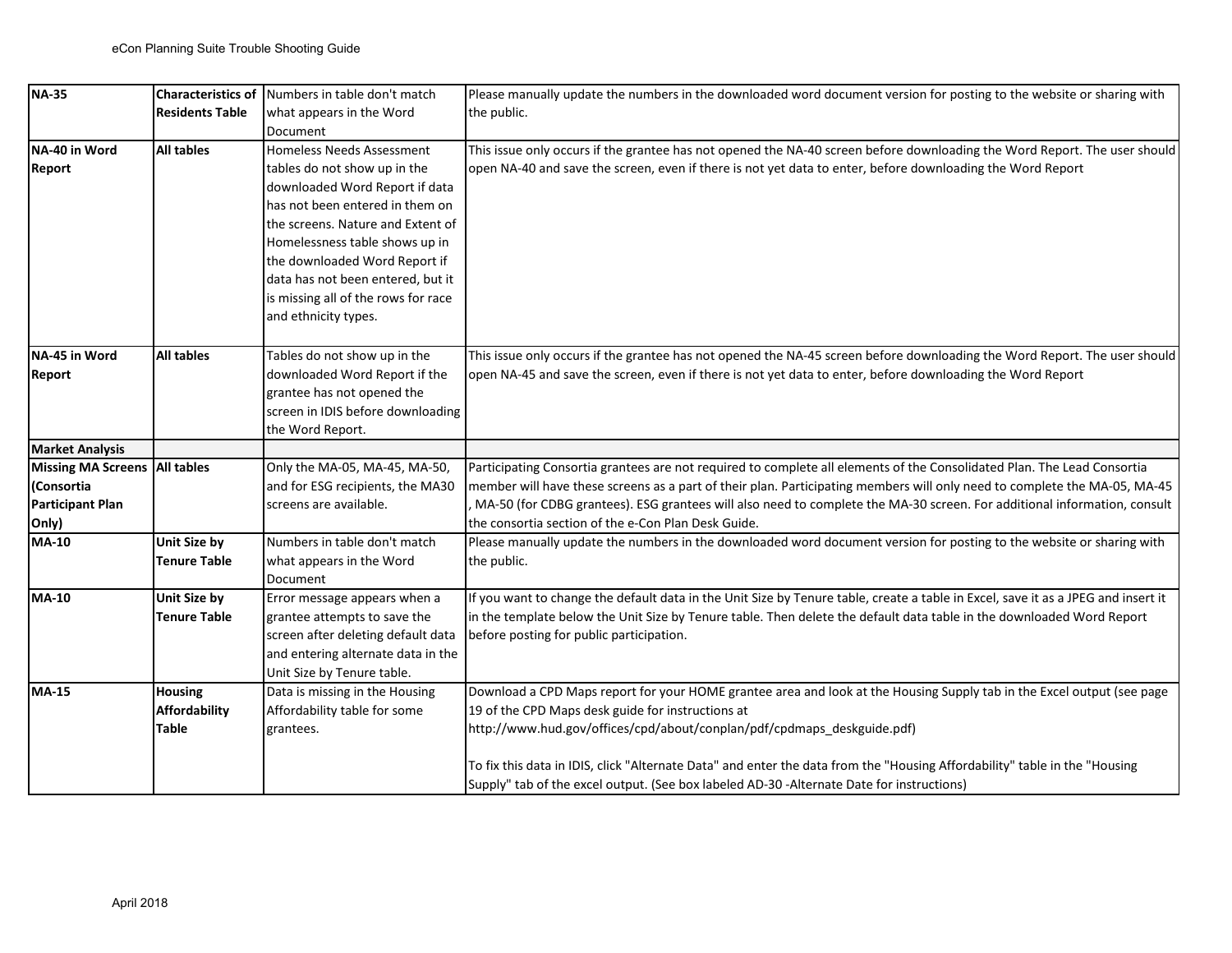| <b>MA-20</b>                  |                         | Defining Standard Grantees asked to define | A typo exists in this question. The grantee should define "standard condition" and "substandard condition but suitable for   |
|-------------------------------|-------------------------|--------------------------------------------|------------------------------------------------------------------------------------------------------------------------------|
|                               | & Substandard           |                                            | rehab."                                                                                                                      |
|                               |                         | 'substandard condition" and                |                                                                                                                              |
|                               | Condition               | 'substandard condition but                 |                                                                                                                              |
|                               |                         | suitable for rehab."                       |                                                                                                                              |
| MA-35 (State Plans            | <b>Duplicate</b>        | Question for                               | Ignore the duplicate narrative question and text box. And delete it in the Word version of the plan used for public          |
| only)                         | <b>Questions</b>        | entitlement/consortia appears              | participation.                                                                                                               |
|                               |                         | and duplicates previous state              |                                                                                                                              |
|                               |                         | question                                   |                                                                                                                              |
| MA-45 (State Plan             | <b>Median Earnings</b>  | Data is missing the Median                 | Download a CPD Maps report for your State (do not use CDBG grantee area or medians will be N/A) and look at the excel file   |
| only)                         | in the Last 12          | Earnings in the Last 12 Months by          | (see the CPD Maps desk guide for instructions at https://www.hudexchange.info/resources/documents/CPD-Maps-Desk-             |
|                               | <b>Months table</b>     | <b>Educational Attainment table</b>        | Guide.pdf)                                                                                                                   |
|                               |                         |                                            |                                                                                                                              |
|                               |                         |                                            | To correct this data in IDIS, click "Alternate Data" and enter the data from the "Educational Attainment" section in the     |
|                               |                         |                                            | 'Economic Context" tab of the excel output. The source will be ACS 2005-2009. (See Note at the end of this document for      |
|                               |                         |                                            | instructions)                                                                                                                |
| <b>Strategic Plan</b>         |                         |                                            |                                                                                                                              |
| Missing MA Screens All tables |                         | The SP-30, SP-50, SP-55 and SP-60          | Participating Consortia grantees are not required to complete all elements of the Consolidated Plan. The Lead Consortia      |
| (Consortia                    |                         | screens are missing                        | member will have these screens as a part of their plan. Participating members will not be required to complete these screens |
| Participant Plan              |                         |                                            | separately. For additional information, consult the consortia section of the e-Con Plan Desk Guide                           |
| Only)                         |                         |                                            | (https://www.hudexchange.info/resources/documents/eCon-Planning-Suite-Desk-Guide-IDIS-Conplan-Action-Plan-Caper-             |
|                               |                         |                                            | Per.pdf).                                                                                                                    |
| SP-10                         | <b>Editing a Target</b> | When a target area (any type) is           | For each target area the user wishes to include in the plan, check the "include" box in the table. Users will need to click  |
|                               | Area                    | added or an existing target area is        | 'Save" before being able to edit the target area. Then select "edit" and answer the questions on the next screen.            |
|                               |                         | included on Geographic Priorities          |                                                                                                                              |
|                               |                         | screen, system does not prompt             |                                                                                                                              |
|                               |                         | the user to answer the required            |                                                                                                                              |
|                               |                         | questions about the target area.           |                                                                                                                              |
|                               |                         |                                            |                                                                                                                              |
| <b>SP-35</b>                  | Uses of funds for       | Uses of funds listed in the                | Edit the uses of funds for ESG in the downloaded Word Report of the plan to read:                                            |
|                               | <b>ESG</b>              | Anticipated Resources table is             |                                                                                                                              |
|                               |                         | wrong for ESG                              | a. Street Outreach                                                                                                           |
|                               |                         |                                            | b. Emergency Shelter                                                                                                         |
|                               |                         |                                            | c. HMIS                                                                                                                      |
|                               |                         |                                            | d. Homelessness Prevention                                                                                                   |
|                               |                         |                                            | e. Rapid Re-Housing                                                                                                          |
| SP-40, PR-10                  | <b>Entering new</b>     | Error message appears when                 | Users should be able to enter new organizations and leave the DUNS/EIN number blank. It is possible the user may get a       |
|                               | organizations           | entering DUNS/EIN number:                  | quality check warning, but this warning can be ignored.                                                                      |
|                               |                         | "DUNS number invalid."                     |                                                                                                                              |
|                               |                         |                                            |                                                                                                                              |
|                               |                         |                                            |                                                                                                                              |
|                               |                         |                                            |                                                                                                                              |
|                               |                         |                                            |                                                                                                                              |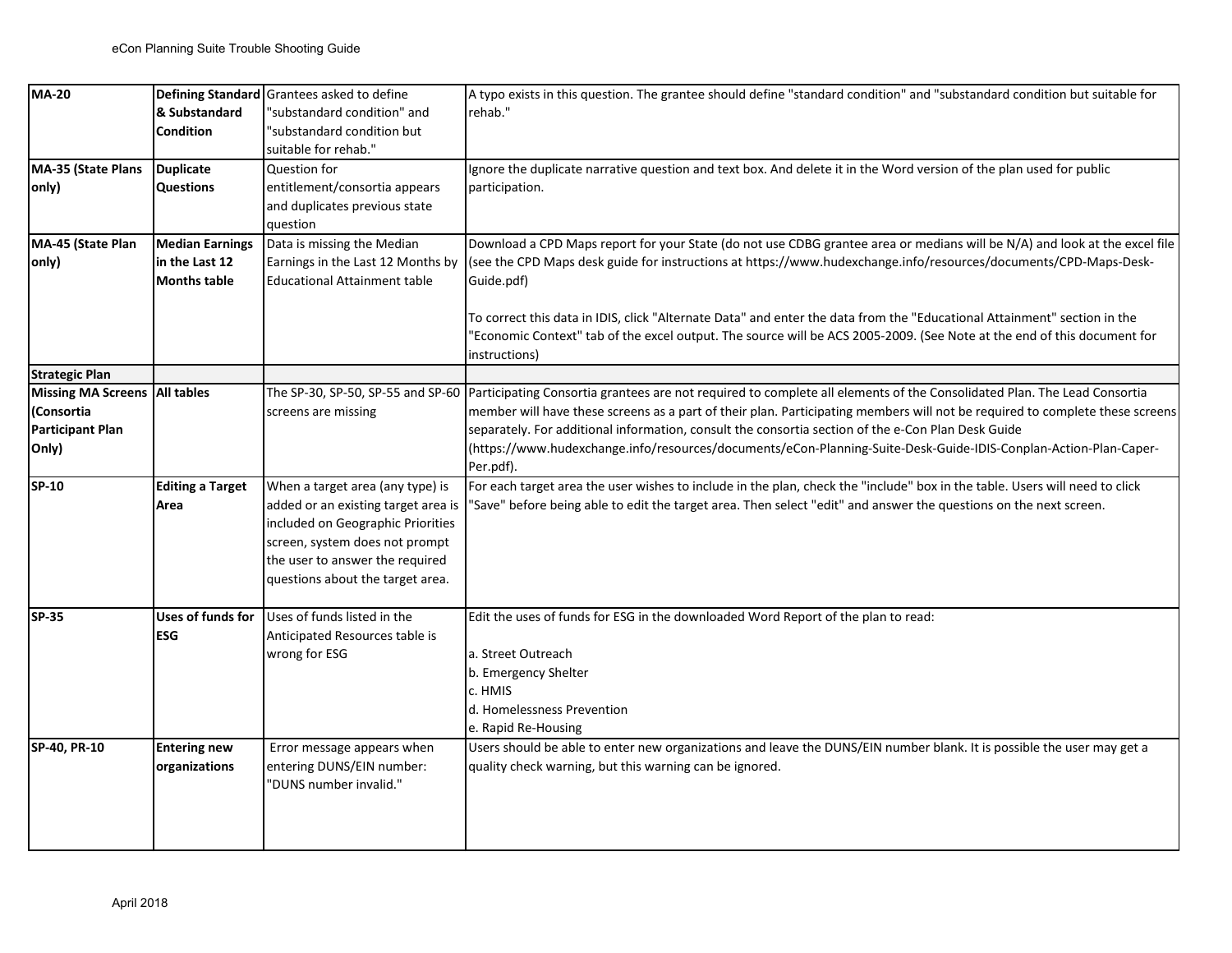| <b>Annual Action Plan</b>        |                         |                                      |                                                                                                                                                          |
|----------------------------------|-------------------------|--------------------------------------|----------------------------------------------------------------------------------------------------------------------------------------------------------|
| Missing MA Screens   All tables  |                         | The AP-55, AP-60, AP-65 and AP-      | This issue affects Consortia grantees only. The Lead Consortia member will have these screens as a part of their plan.                                   |
| Consortia                        |                         | 70 screens are missing.              | Participating members will not be required to complete these screens separately. For additional information, consult the                                 |
| Participant Plan                 |                         |                                      | consortia section of the e-Con Plan Desk Guide.                                                                                                          |
| Only)                            |                         |                                      |                                                                                                                                                          |
| AP-05, AP-10, AP-12 Consultation |                         | When creating a copy of the          | The copy function does not currently include the consultation information in the following screens when copying the Year 1                               |
|                                  | <b>Process screens</b>  |                                      | Action Plan from the Year 1 Action Action Plan: AP-05, PR-05, AP-10 and AP-12. Grantees will need to manually enter the information into the copied AAP. |
|                                  |                         | Plan embedded in the                 |                                                                                                                                                          |
|                                  |                         | Consolidated Plan, these screens     |                                                                                                                                                          |
|                                  |                         | do not copy over.                    |                                                                                                                                                          |
| AP-15 (Consortia                 | Uses of funds for       | Uses of funds listed in the          | Edit the uses of funds for ESG in the downloaded Word Report of your plan to read:                                                                       |
| Participant Plan                 | <b>ESG</b>              | Expected Resources table is wrong    |                                                                                                                                                          |
| only)                            |                         | for ESG                              | a. Street Outreach                                                                                                                                       |
|                                  |                         |                                      | b. Emergency Shelter                                                                                                                                     |
|                                  |                         |                                      | c. HMIS                                                                                                                                                  |
|                                  |                         |                                      | d. Homelessness Prevention                                                                                                                               |
|                                  |                         |                                      | e. Rapid Re-Housing                                                                                                                                      |
| <b>AP-20</b>                     | <b>Annual Goals and</b> | Annual Goals and Objectives not      | In AP-20, grantees must add each goal into the Action Plan. When the user clicks "add goal" on the AP-20 screen, the system                              |
|                                  | <b>Objectives</b>       | populating                           | will go to screen AP-21, which will include a drop down "select" field that will include all the strategic plan goals from the 5-                        |
|                                  |                         |                                      | vear plan.                                                                                                                                               |
| <b>AP-20</b>                     | <b>Annual Goals and</b> | Unable to edit goal Start and End    | The goals on the AP-20 screen link directly to the Strategic Plan goals and provide a summary for the Action Plan of the                                 |
|                                  | <b>Objectives</b>       | year                                 | overall goal (start year, end year, objective, outcome). Thus, these cannot be edited in the Action Plan. If you would like to                           |
|                                  |                         |                                      | edit them, you will need to create an amendment to the Consolidated Plan.                                                                                |
| AP-20 in a                       | <b>Narrative</b>        | That following question appears      | Users should delete this question from the Word report. This question is a requirement of the Strategic Plan and appears on                              |
| <b>Standalone Annual</b>         | <b>Question</b>         | on the screen, but is not required   | SP-45, it is not required for the Annual Action Plan.                                                                                                    |
| <b>Action Plan</b>               |                         | in an Action Plan: "Estimate the     |                                                                                                                                                          |
|                                  |                         | number of extremely low-income,      |                                                                                                                                                          |
|                                  |                         | low-income, and moderate-            |                                                                                                                                                          |
|                                  |                         | income families to whom the          |                                                                                                                                                          |
|                                  |                         | jurisdiction will provide affordable |                                                                                                                                                          |
|                                  |                         | housing as defined by HOME           |                                                                                                                                                          |
|                                  |                         | 91.215(b)."                          |                                                                                                                                                          |
|                                  |                         |                                      |                                                                                                                                                          |
| AP-25 (State only)               | <b>Funding</b>          | Error upon attempting to save        | Users should ensure that values across the rows total to 100%. If an error remains and will not allow changes to be saved,                               |
|                                  | <b>Allocation</b>       |                                      | create an AAQ through HUD Exchange: https://www.hudexchange.info/program-support/my-question/                                                            |
|                                  | <b>Priorities</b>       |                                      |                                                                                                                                                          |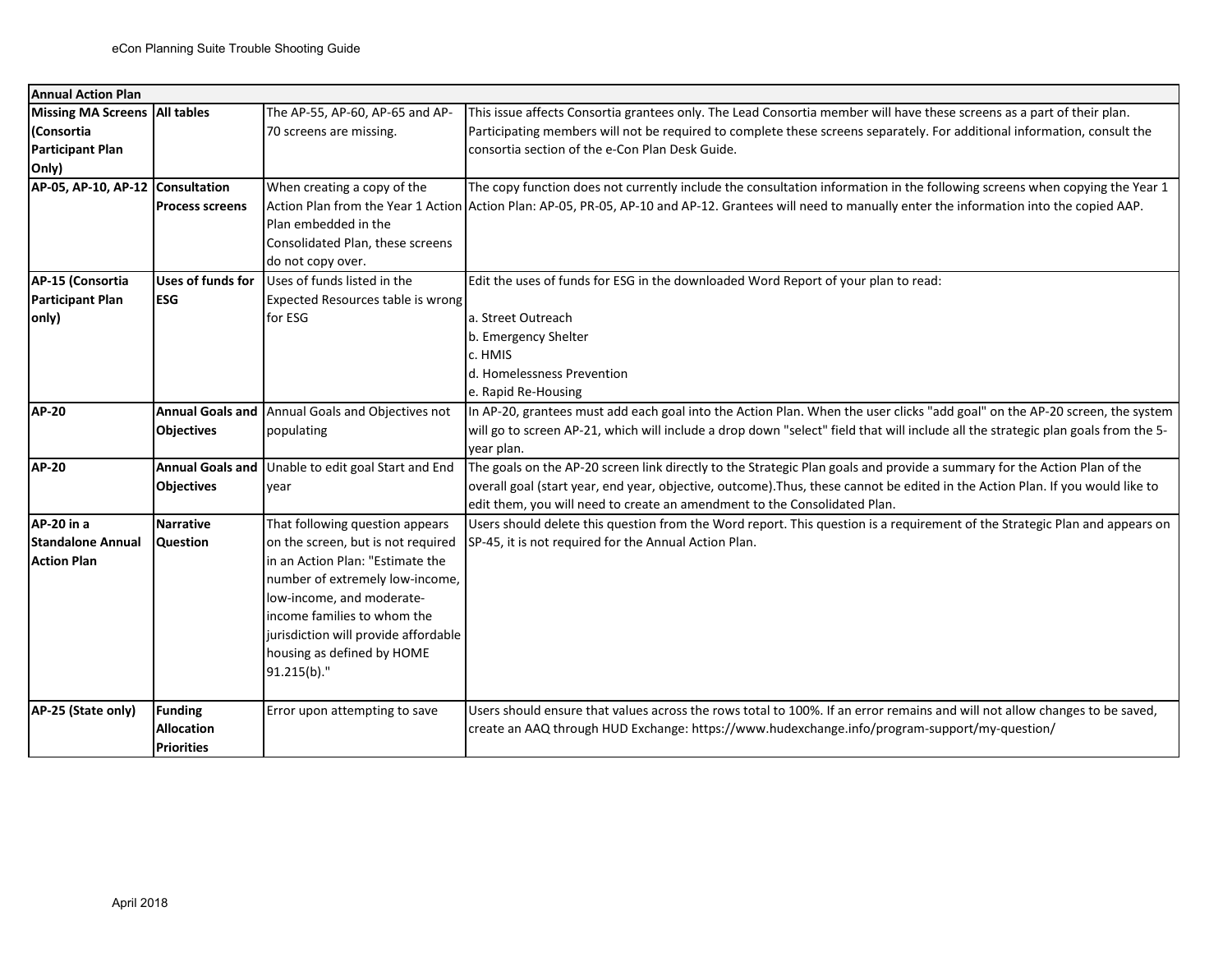| AP-30 and AP-48                               | <b>Method of</b><br><b>Distribution</b>                   | Colonias States are not able to                                                                                                                                                                                                                                                                                                  | Enter all Method of Distribution information on AP-30 and delete duplicate information in the downloaded Word Report<br>enter separate information on AP- before using for public review and comment.                                                                                                                                                                                                                                                                   |
|-----------------------------------------------|-----------------------------------------------------------|----------------------------------------------------------------------------------------------------------------------------------------------------------------------------------------------------------------------------------------------------------------------------------------------------------------------------------|-------------------------------------------------------------------------------------------------------------------------------------------------------------------------------------------------------------------------------------------------------------------------------------------------------------------------------------------------------------------------------------------------------------------------------------------------------------------------|
|                                               |                                                           | 48 for the Colonias method of<br>distribution. The data entered for<br>MOD on AP-30 appears on AP-48.                                                                                                                                                                                                                            |                                                                                                                                                                                                                                                                                                                                                                                                                                                                         |
| AP-35                                         | <b>HESG</b>                                               | The system does not allow users<br>HESG.                                                                                                                                                                                                                                                                                         | CPD does not allow more than one HESG project for each Program Year. If you have open projects overlapping years, enter<br>to enter more than one project for all HESG funding in one project and then detail the planned spending in the "Planned Activities" narrative text box.                                                                                                                                                                                      |
| <b>AP-35</b>                                  | <b>Multiple Projects</b><br>in the System                 | When the Projects are created in<br>the Action Plan, duplicate projects<br>are added to the Projects tab in<br>IDIS.                                                                                                                                                                                                             | When a project is created through the AP-35 Projects screen in the Action Plan, it is automatically added in the Projects tab<br>of IDIS. If you have already created Projects in IDIS prior to creating the Action Plan you should search for and select the<br>corresponding projects from the AP-35 screen rather than create new Projects. If you have not yet created Projects outside<br>of the Action Plan, you should create new Projects for the Program Year. |
| AP-35                                         | Removing a<br>Project                                     | The system shows an error<br>message when the user attempts<br>to remove a project from an<br>Annual Action Plan. This error can<br>be caused by two different<br>conditions, either there is an<br>apostrophe in the title of the<br>project and/or the project is<br>associated with a priority need in<br>the Strategic Plan. | First, click the "Remove" link next to the desired project a second time. If the error message still occurs, check to see if there<br>are any apostrophe's (') or special characters in the Projects title. Click the "Edit" link next to the desired project to remove<br>the apostrophe from the title of the project. In addition, uncheck any associated priority needs. Click the "Save and Return"<br>button and try removing the project again.                  |
| AP-35                                         | <b>Goal Outcome</b><br><b>Indicators</b>                  | The system will generate an error<br>when changing numbers in the<br>Goal Outcome Indicators table.                                                                                                                                                                                                                              | If creating an amendment for an Action Plan or Consolidated Plan that involves eliminating a Goal Outcome Indicator (GOI)<br>completely, rather than deleting the cell and leaving it blank, users should place a zero (0) in the cell.                                                                                                                                                                                                                                 |
| AP-45 (State only)                            | Screen cannot be<br>accessed/update<br>Ч                  | The system shows an error<br>message when trying to<br>access/update the AP-45 screen.                                                                                                                                                                                                                                           | The reason for the issue is commonly caused by the radio button near the top of the screen being left unselected and<br>attempting to save the screen. This issue will be addressed by IDIS programmers.                                                                                                                                                                                                                                                                |
| AP-75 (Consortia<br>Participant Plan<br>only) | <b>Barriers to</b><br><b>Affordable</b><br><b>Housing</b> | The AP-75 screen appears in IDIS,<br>but not in the Word download.                                                                                                                                                                                                                                                               | The AP-75 screen appears in the IDIS Annual Action Plan templates for participating grantees, but due to a known error does<br>not appear in the Word version. This screen is not required for participating grantees in a HOME Consortium. However, if a<br>participating grantee does complete this screen, they will need to manually copy and paste it into the downloaded Word<br>template.                                                                        |
| <b>CAPER</b>                                  |                                                           |                                                                                                                                                                                                                                                                                                                                  |                                                                                                                                                                                                                                                                                                                                                                                                                                                                         |
| CAPER Set-up for<br>Consortia                 | for Consortia<br>members                                  | Setting up CAPERs How Consortia members set up<br>CAPERs in the system.                                                                                                                                                                                                                                                          | All consortia grantees - lead and participating - are responsible for setting up and submitting their own CAPERs. CAPERs are<br>not connected in the system and each member can generate their own CAPER separately.                                                                                                                                                                                                                                                    |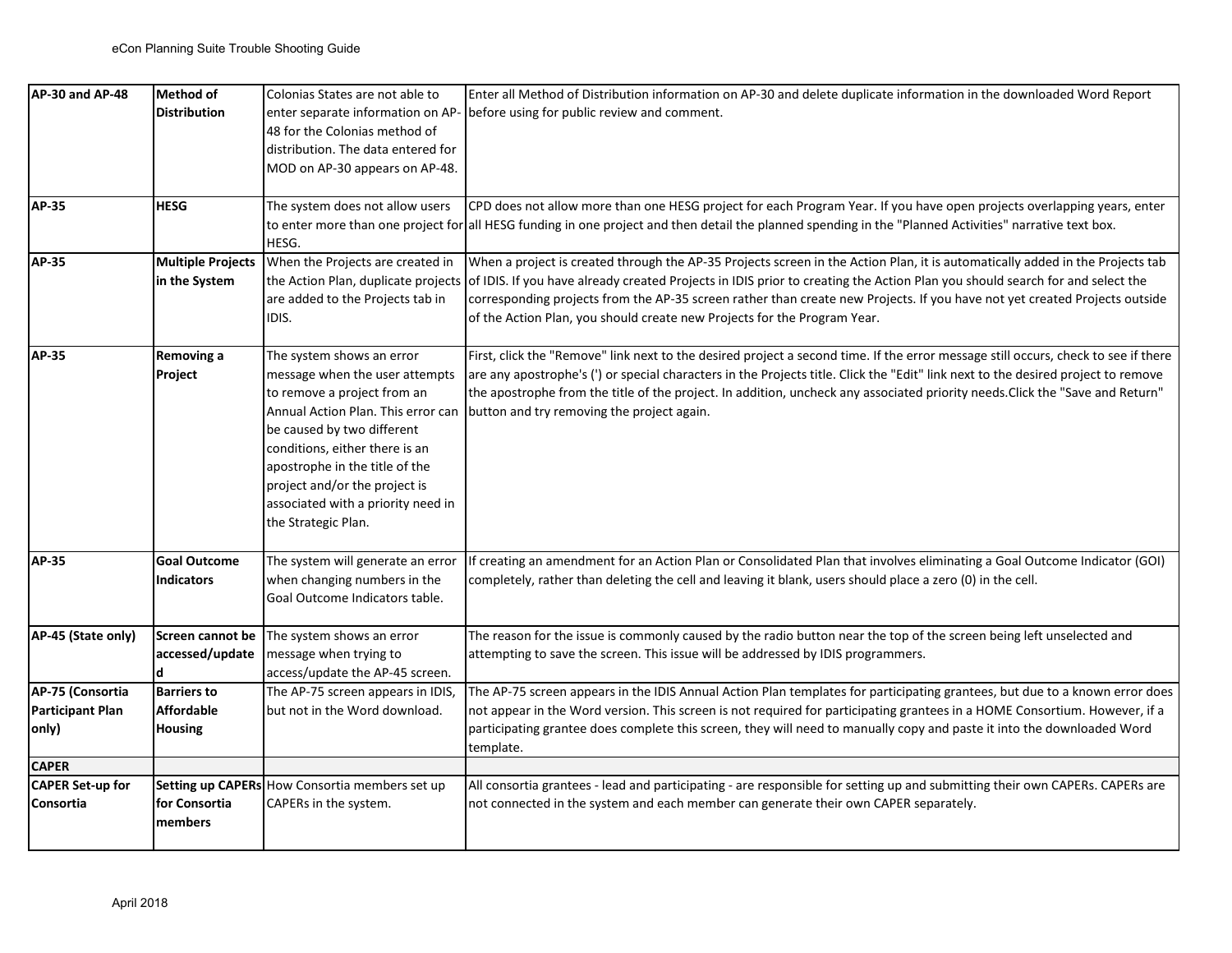| <b>CR-05</b>                      | Table 1                      | Funding amounts are incorrect or  | Users can ignore the Funding Source column in the CR-05 tables if they appear to be incorrect. Explain any discrepancies in |
|-----------------------------------|------------------------------|-----------------------------------|-----------------------------------------------------------------------------------------------------------------------------|
|                                   | <b>Accomplishments</b> blank |                                   | the narrative field at the bottom of CR-05. When downloaded as a word document, users should manually update these          |
|                                   | Program Year and             |                                   | columns with the correct amounts before making it available for public review and comment.                                  |
|                                   | Table 2                      |                                   |                                                                                                                             |
|                                   | <b>Accomplishments</b>       |                                   |                                                                                                                             |
|                                   | <b>Strategic Plan</b>        |                                   |                                                                                                                             |
| CR-05, CR-10, CR-15 No tables are |                              | When creating a CAPER the         | The system failed to generate a full CAPER template. Please submit an AAQ, using the following link:                        |
|                                   | showing, no data             | system give an error message or   | https://www.hudexchange.info/program-support/my-question/                                                                   |
|                                   |                              | the tables in CR-05 are not shown |                                                                                                                             |
|                                   |                              | at all                            | Your issue will be forwarded on to the IDIS programmers to be addressed You will be notified once the issue is resolved and |
|                                   |                              |                                   | instructed to create a new CAPER.                                                                                           |
| <b>CR-25</b>                      | First 2 textboxes            | Inserted objects (including text  | Please manually add the text in the MS Word download document before making it available for public comment. When the       |
|                                   |                              | boxes, JPEGs, and tables) on this | plan is submitted for review, the Field Office will be able to view the inserted objects when reviewing the screen.         |
|                                   |                              | screen do not appear in MS Word   |                                                                                                                             |
|                                   |                              | download for the first two        |                                                                                                                             |
|                                   |                              | textboxes.                        |                                                                                                                             |
| <b>CR-30</b>                      | <b>First 2 textboxes</b>     | Inserted objects (including text  | Please manually add the text in the MS Word download document before making it available for public comment. When the       |
|                                   |                              | boxes, JPEGs, and tables) on this | plan is submitted for review, the Field Office will be able to view the inserted objects when reviewing the screen.         |
|                                   |                              | screen do not appear in MS Word   |                                                                                                                             |
|                                   |                              | download for the first two        |                                                                                                                             |
|                                   |                              | textboxes.                        |                                                                                                                             |
| <b>CR-35</b>                      | First 6 textboxes            | Inserted objects (including text  | Please manually add the text in the MS Word download document before making it available for public comment. When the       |
|                                   |                              | boxes, JPEGs, and tables) on this | plan is submitted for review, the Field Office will be able to view the inserted objects when reviewing the screen.         |
|                                   |                              | screen do not appear in MS Word   |                                                                                                                             |
|                                   |                              | download for the first six        |                                                                                                                             |
|                                   |                              | textboxes.                        |                                                                                                                             |
| <b>CR-40</b>                      | <b>First textbox</b>         | Inserted objects (including text  | Please manually add the text in the MS Word download document before making it available for public comment. When the       |
|                                   |                              | boxes, JPEGs, and tables) on this | plan is submitted for review, the Field Office will be able to view the inserted objects when reviewing the screen.         |
|                                   |                              | screen do not appear in MS Word   |                                                                                                                             |
|                                   |                              | download for the first textbox.   |                                                                                                                             |
|                                   |                              |                                   |                                                                                                                             |
| <b>CR-50</b>                      | <b>Second and third</b>      | Inserted objects (including text  | Please manually add the text in the MS Word download document before making it available for public comment. When the       |
|                                   | textboxes                    | boxes, JPEGs, and tables) on this | plan is submitted for review, the Field Office will be able to view the inserted objects when reviewing the screen.         |
|                                   |                              | screen do not appear in MS Word   |                                                                                                                             |
|                                   |                              | download for the second and third |                                                                                                                             |
|                                   |                              | textboxes.                        |                                                                                                                             |
|                                   |                              |                                   |                                                                                                                             |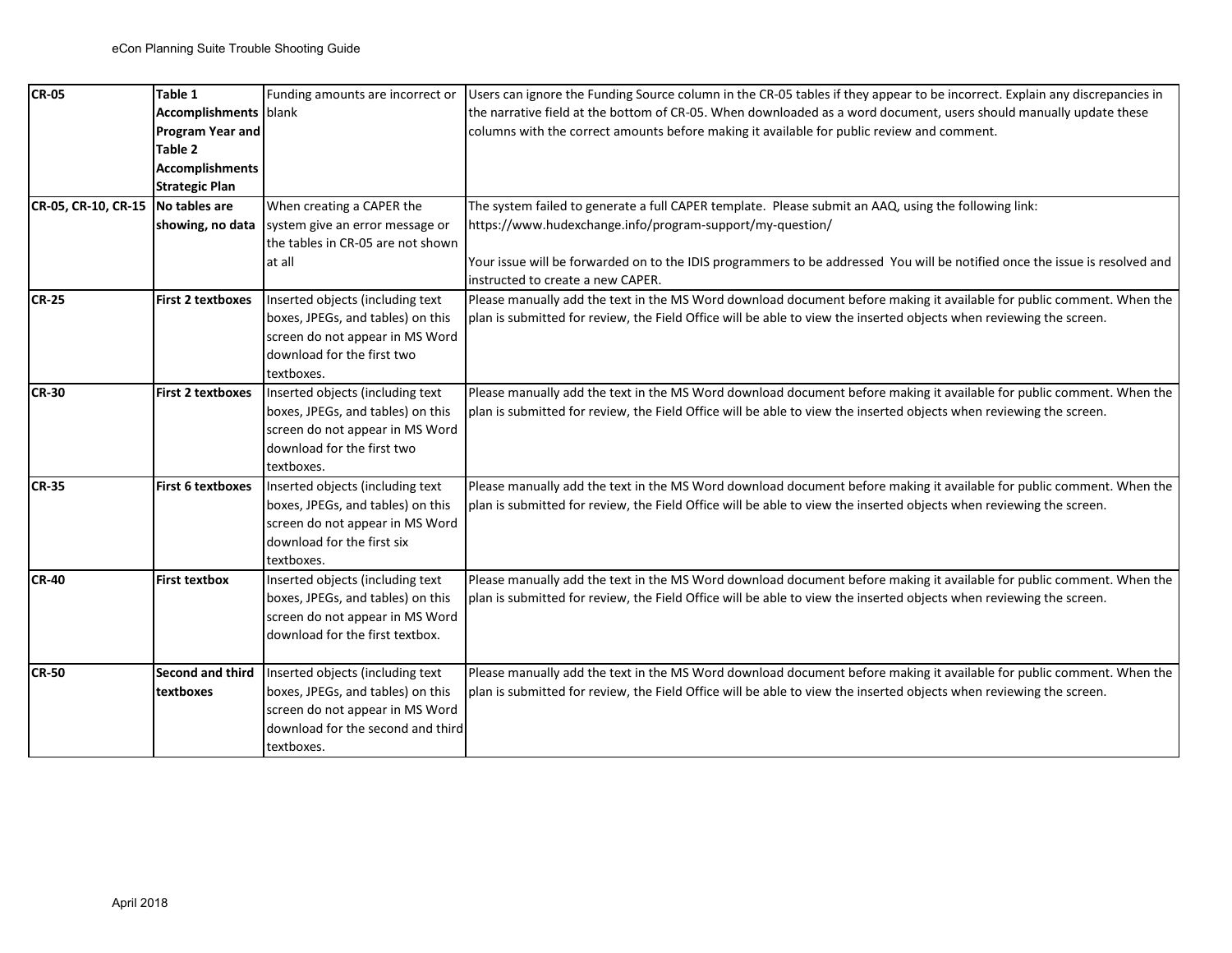| <b>CR-60</b>                        | <b>ESG Recipient</b>    | Unable to add a subrecipient to       | If the subrecipient list available through CR-60 does not include a particular subrecipient, it is because the entity was not                                                                                                                    |
|-------------------------------------|-------------------------|---------------------------------------|--------------------------------------------------------------------------------------------------------------------------------------------------------------------------------------------------------------------------------------------------|
|                                     | <b>Information</b>      | the subrecipient list.                | included on any of the grantee's funded ESG activities in IDIS. However, grantees may go back to the IDIS funding screens to                                                                                                                     |
|                                     |                         |                                       | add an ESG subrecipient to an activity if that activity still has funds available. After the subrecipient has been added, it will                                                                                                                |
|                                     |                         |                                       | automatically appear in the selection list generated on screen CR-60 and can be selected by the grantee completing the                                                                                                                           |
|                                     |                         |                                       | CAPER.                                                                                                                                                                                                                                           |
|                                     |                         |                                       |                                                                                                                                                                                                                                                  |
|                                     |                         |                                       | The instructions for setting up subrecipients are located on p. 25 of the IDIS Guide for ESG and be accessed at:                                                                                                                                 |
|                                     |                         |                                       | https://www.hudexchange.info/resources/documents/IDISGuidanceforESG.pdf.                                                                                                                                                                         |
|                                     |                         |                                       | If the user is unable to add an ESG subrecipient to an activity because the funds for that activity have been fully drawn, a                                                                                                                     |
|                                     |                         |                                       | textbox can be added to the administration screen CR-00 containing the subrecipient's information.                                                                                                                                               |
| <b>CR-75</b>                        | <b>11B ESG</b>          | The label for subtotal on table 11B   | In the downloaded Word Report, change "Subtotal Homelessness Prevention" on table 11B Expenditures for Rapid Re-                                                                                                                                 |
|                                     | <b>Expenditures for</b> | <b>ESG Expenditures for Rapid Re-</b> | housing to "Subtotal Rapid Re-Housing."                                                                                                                                                                                                          |
|                                     | <b>Rapid Re-housing</b> | Housing is incorrect, it should be    |                                                                                                                                                                                                                                                  |
|                                     | ltable                  | "Subtotal Rapid Re-Housing."          |                                                                                                                                                                                                                                                  |
|                                     |                         |                                       |                                                                                                                                                                                                                                                  |
| <b>CR-75</b>                        | <b>Other Grant</b>      | Totals in tables 11e and 11g in the   | Please manually add the text in the MS Word document before making it available for public comment. When the plan is                                                                                                                             |
|                                     | <b>Expenditures</b>     | MS Word download currently            | submitted for review, the Field Office will be able to view the screens where users have entered responses.                                                                                                                                      |
|                                     |                         | exclude the 'Street outreach'         |                                                                                                                                                                                                                                                  |
|                                     |                         | values in table 11d from the total    |                                                                                                                                                                                                                                                  |
|                                     |                         | calculation                           |                                                                                                                                                                                                                                                  |
|                                     |                         | The word document version             | When the CAPER is downloaded as a word document, Table 1 - Accomplishments in Program Year and Table 2 -                                                                                                                                         |
| <b>CAPER Word</b>                   |                         | combines the tables in CR-05 into     | Accomplishments in Strategic Plan to date, are combined into a single table. Any missing information or incorrect<br>information can be edited manually in the word document. Users are also able to correct any formatting discrepancies in the |
| <b>Document</b>                     | N/A                     | a single table                        | downloaded word document.                                                                                                                                                                                                                        |
| <b>Word Report</b>                  |                         |                                       |                                                                                                                                                                                                                                                  |
| AD-25 and AD-26 in                  | <b>Attachments</b>      | Attachments can only be viewed        | Citizen Participation, Grantee Unique Appendices, and SF424/Certification attachments can be downloaded as appendices.                                                                                                                           |
| the Word Report                     |                         | in the system, they do not            | Users may attach PDF, MS Word or TXT files.                                                                                                                                                                                                      |
|                                     |                         | download with the Word Report         |                                                                                                                                                                                                                                                  |
|                                     |                         | of the plan.                          |                                                                                                                                                                                                                                                  |
| AD-25 and AD-26 in Alternative Data |                         |                                       | The list of alternative data sources The alternate data source information is automatically included as an appendix in the MS Word download. Specific entries                                                                                    |
| the Word Report                     | <b>Sources</b>          |                                       | does not download with the Word that are checked will be excluded from the appendix                                                                                                                                                              |
|                                     |                         | Report of the plan.                   |                                                                                                                                                                                                                                                  |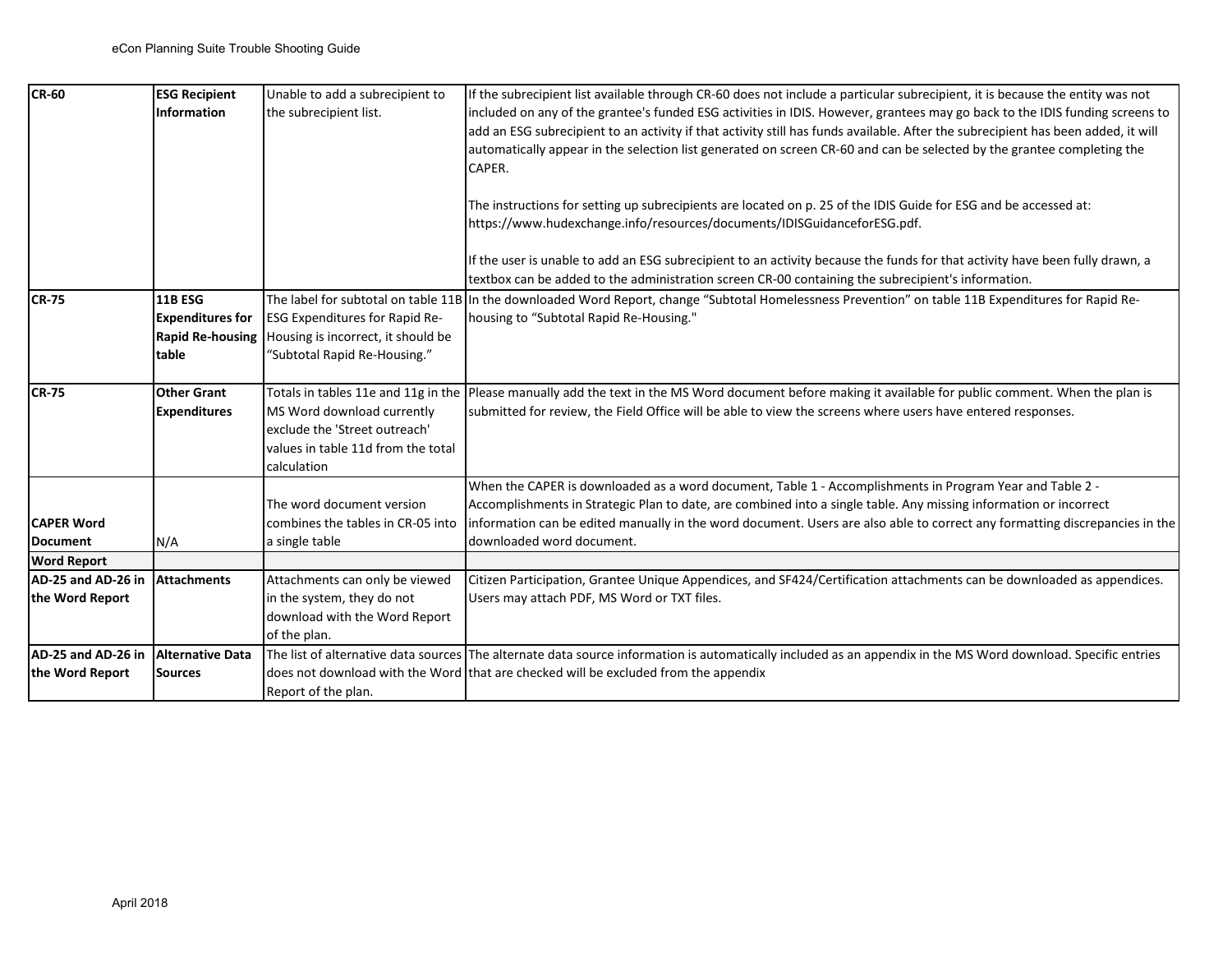| NA-40 in Word            | All tables          | Homeless Needs Assessment           | This issue only occurs if the grantee has not opened the NA-40 screen before downloading the Word Report. The user should                                    |
|--------------------------|---------------------|-------------------------------------|--------------------------------------------------------------------------------------------------------------------------------------------------------------|
| <b>Report</b>            |                     | tables do not show up in the        | open NA-40 and save the screen, even if there is not yet data to enter, before downloading the Word Report                                                   |
|                          |                     | downloaded Word Report if data      |                                                                                                                                                              |
|                          |                     | has not been entered in them on     |                                                                                                                                                              |
|                          |                     | the screens. Nature and Extent of   |                                                                                                                                                              |
|                          |                     | Homelessness table shows up in      |                                                                                                                                                              |
|                          |                     | the downloaded Word Report if       |                                                                                                                                                              |
|                          |                     | data has not been entered, but it   |                                                                                                                                                              |
|                          |                     | is missing all of the rows for race |                                                                                                                                                              |
|                          |                     | and ethnicity types.                |                                                                                                                                                              |
|                          |                     |                                     |                                                                                                                                                              |
| NA-45 in Word            | All tables          | Tables do not show up in the        | This issue only occurs if the grantee has not opened the NA-45 screen before downloading the Word Report. The user should                                    |
| <b>Report</b>            |                     | downloaded Word Report if the       | open NA-45 and save the screen, even if there is not yet data to enter, before downloading the Word Report                                                   |
|                          |                     | grantee has not opened the          |                                                                                                                                                              |
|                          |                     | screen in IDIS before downloading   |                                                                                                                                                              |
| AP-20 in Word            | <b>Narrative</b>    | the Word Report.                    | When the Word report of the plan Delete this question from the Word report. This question is a requirement of the Strategic Plan and appears on SP-45, it is |
| <b>Report for a</b>      | Question            |                                     |                                                                                                                                                              |
| <b>Standalone Annual</b> |                     | question: "Estimate the number of   | is downloaded, AP-20 includes the not required for the Annual Action Plan.                                                                                   |
| <b>Action Plan</b>       |                     | extremely low-income, low-          |                                                                                                                                                              |
|                          |                     | income, and moderate-income         |                                                                                                                                                              |
|                          |                     | families to whom the jurisdiction   |                                                                                                                                                              |
|                          |                     | will provide affordable housing as  |                                                                                                                                                              |
|                          |                     | defined by HOME 91.215(b)."         |                                                                                                                                                              |
|                          |                     |                                     |                                                                                                                                                              |
| AP-30 and AP-48          | Method of           | Colonias States are not able to     | Enter all Method of Distribution information on AP-30 and delete duplicate information in the downloaded Word Report                                         |
|                          | <b>Distribution</b> | enter separate information on AP-   | before using for public review and comment.                                                                                                                  |
|                          |                     | 48 for the Colonias method of       |                                                                                                                                                              |
|                          |                     | distribution. The data entered for  |                                                                                                                                                              |
|                          |                     | MOD on AP-30 appears on AP-48.      |                                                                                                                                                              |
| <b>Blank Cells</b>       | Data tables         | Cells that are blank in the data    | Replace zeros with "No Data" if the cells are blank in IDIS. They are blank in IDIS because data is not available, not because                               |
|                          | throughout          | tables in IDIS (because there is no | the value is zero.                                                                                                                                           |
|                          |                     | data) have zeros in them in the     |                                                                                                                                                              |
|                          |                     | printed Word Report                 |                                                                                                                                                              |